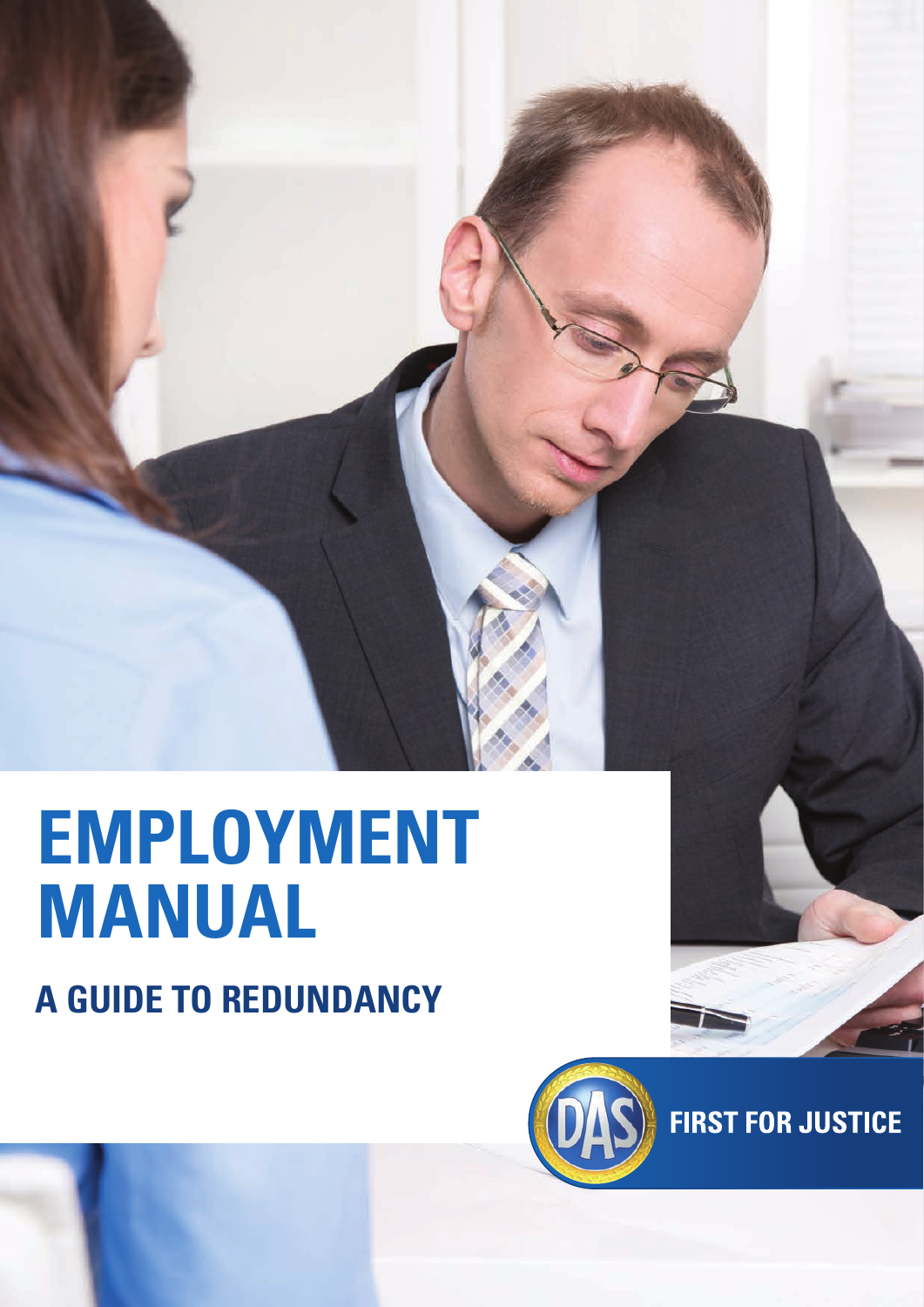## **CONTENTS**

| <b>INTRODUCTION</b>                                 | 1              | <b>PAGE</b><br>3 |
|-----------------------------------------------------|----------------|------------------|
| Introduction                                        | 1.1            | 3                |
| <b>Disclaimer</b>                                   | 1.2            | 4                |
|                                                     |                |                  |
|                                                     |                |                  |
| <b>REDUNDANCY GUIDANCE NOTES</b>                    | $\overline{2}$ | 5                |
| Redundancy guide for employers                      | 2.1            | 5                |
| <b>Redundancy checklist</b>                         | 2.2            | 6                |
| <b>REDUNDANCY LETTERS</b>                           | $\mathbf{3}$   | 13               |
| <b>Redundancy Letter 1</b>                          | 3.1            | 13               |
| Warning of potential redundancies                   |                |                  |
| <b>Redundancy Letter 2</b>                          | 3.2            | 14               |
| Warning of potential redundancies - General Meeting |                |                  |
| <b>Redundancy Letter 3</b>                          | 3.3            | 16               |
| Informing trade unions and/or employee              |                |                  |
| representatives and inviting consultation           |                |                  |
| on collective redundancies pursuant to              |                |                  |
| TULRCA 1992, Section 188                            |                |                  |
| <b>Redundancy Letter 4</b>                          | 3.4            | 17               |
| Informing all employees of redundancy               |                |                  |
| proposals in collective redundancy situations       |                |                  |
| <b>Redundancy Letter 5</b>                          | 3.5            | 18               |
| Individual consultation stage 1                     |                |                  |
| <b>Redundancy Letter 6</b>                          | 3.6            | 19               |
| Applications for voluntary redundancy               |                |                  |
| <b>Redundancy Letter 7</b>                          | 3.7            | 21               |
| Individual consultation stage 2                     |                |                  |
| <b>Redundancy Letter 8</b>                          | 3.8            | 22               |
| Notice of termination by reason of redundancy       |                |                  |
| <b>Redundancy Letter 9</b>                          | 3.9            | 24               |
| Invitation to an appeal hearing                     |                |                  |
| <b>Redundancy Letter 10</b>                         | 3.10           | 25               |
| Outcome of appeal hearing                           |                |                  |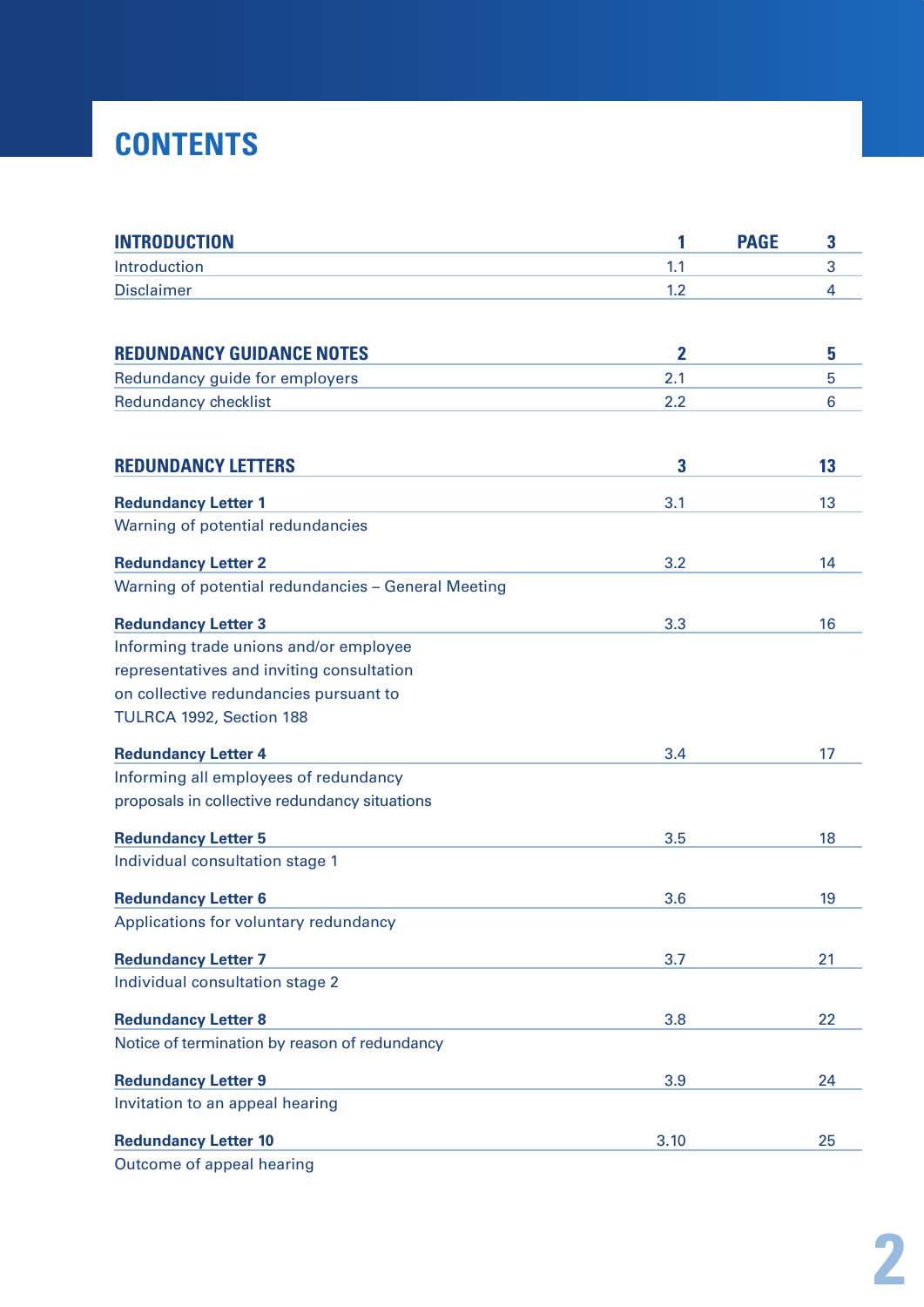## **a Guide to redundancy introduction**

## **1.1 introduction**

The Employment Manual has been written to provide you with a guide to employment procedures under UK law. It is designed to be used as a day-to-day reference tool, giving an overview of the main areas of human resource and personnel management.

**If you have a specific employment question or problem, it is important that you seek appropriate legal advice. If you have a Commercial Legal Expenses Insurance policy, you can do this by using your legal advice helpline.**

Included within the manual are suggested letters and documents for use in personnel management. These can be amended to suit your individual requirements. Your legal advice helpline will also be able to help you with this.

Please remember that employment is a changing area of the law and this manual reflects the situation at the time of writing. The Employment Manual is updated regularly to reflect changes in the law but there may be times when a part of the manual is out of date, so it is important to seek legal advice on specific matters.

**NOTE** *Throughout this manual, he also reads she, unless stipulated.*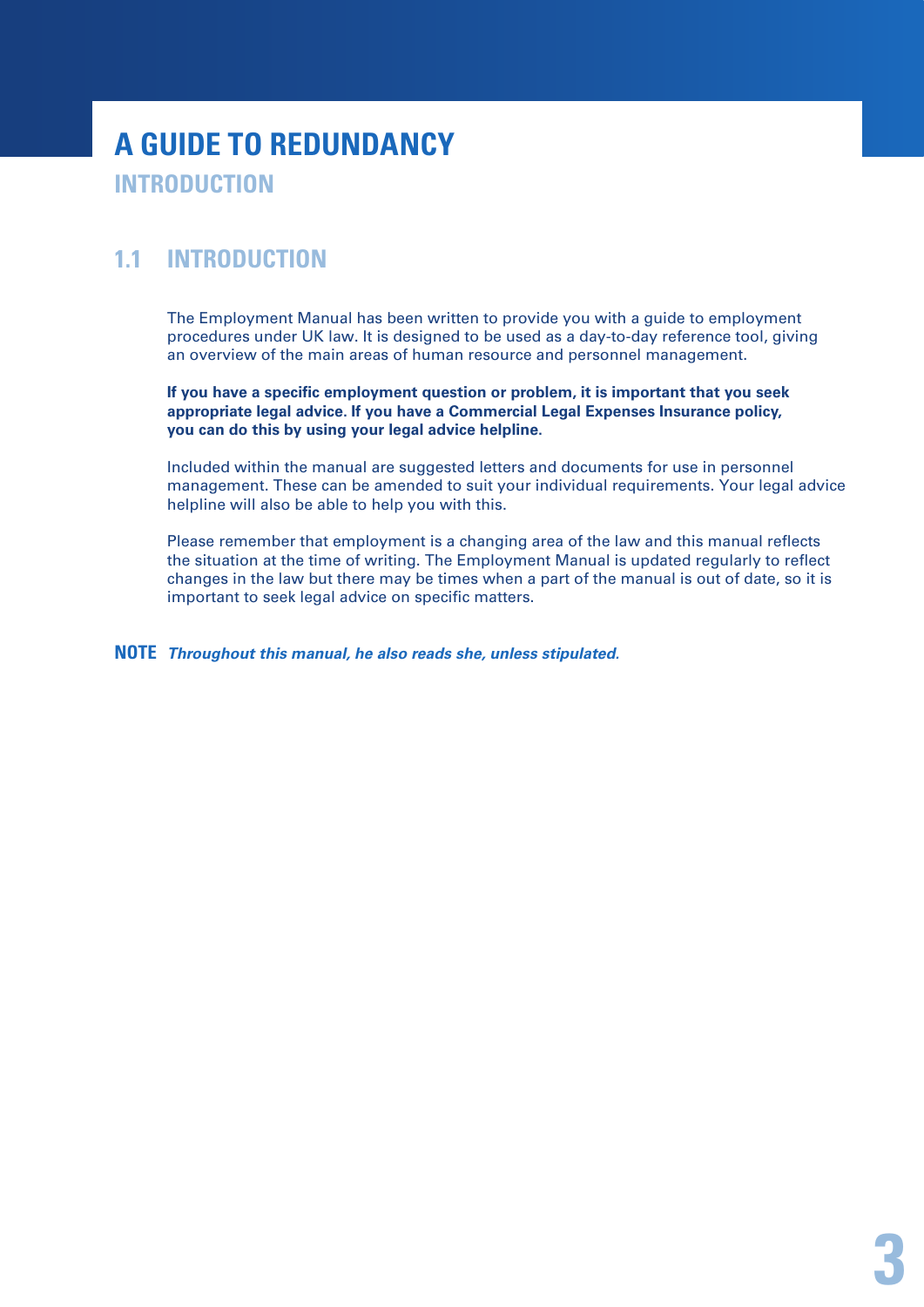## **a Guide to redundancy introduction**

### **1.2 Employment Manual Disclaimer**

#### **Conditions of use**

Please read these conditions of use carefully. By accessing this web page you agree to be bound by these conditions. If you do not agree please do not access this site. The Employment Manual is provided by DAS Legal Expenses Insurance Limited whose Head and Registered Office is at DAS House, Quay Side, Temple Back, Bristol BS1 6NH. DAS is a company registered in England and Wales, (company number 103274).

This web page is of a legal nature and is based on the law of England and Wales. This web site is designed to provide a general information service to our customers and the internet community. However, the information provided by DAS should not be relied upon by any individual, company, business or organisation without recourse to your legal advice helpline first.

As employment law changes constantly through legislation and the decisions and judgments of Tribunals and Courts, the information on this web page cannot be regarded as accurate until such time as it has been confirmed by your legal advice helpline.

Furthermore, it should also be noted that the general employment law information provided does not apply to certain styles of employment or occupation, companies or organisations. This should be confirmed by your legal advice helpline before relying upon this information.

DAS reserves the right to update its web page at any time on a regular basis. You are therefore advised to constantly check the web page for updates and check with your legal advice helpline before relying on that information.

All information on the DAS website including the Employment Manual is copyright © 2010 DAS Legal Expenses Insurance Company Limited, DAS House, Quay Side, Temple Back, Bristol BS1 6NH, United Kingdom. All rights reserved. All information provided by this web site remains the property of DAS. Policyholders and the internet community have permission to download, copy and print sections of the Employment Manual providing this is done so for personal use only. DAS strictly prohibits reproduction other than for personal use and the alteration, modification, republication for monies or other consideration without the prior consent in writing from DAS.

#### **REDUNDANCY APPROVAL COVER**

If you have redundancy approval cover please complete the Redundancy Approval Checklist and wait for your Redundancy to be approved by DAS before starting any process or procedure with your employees.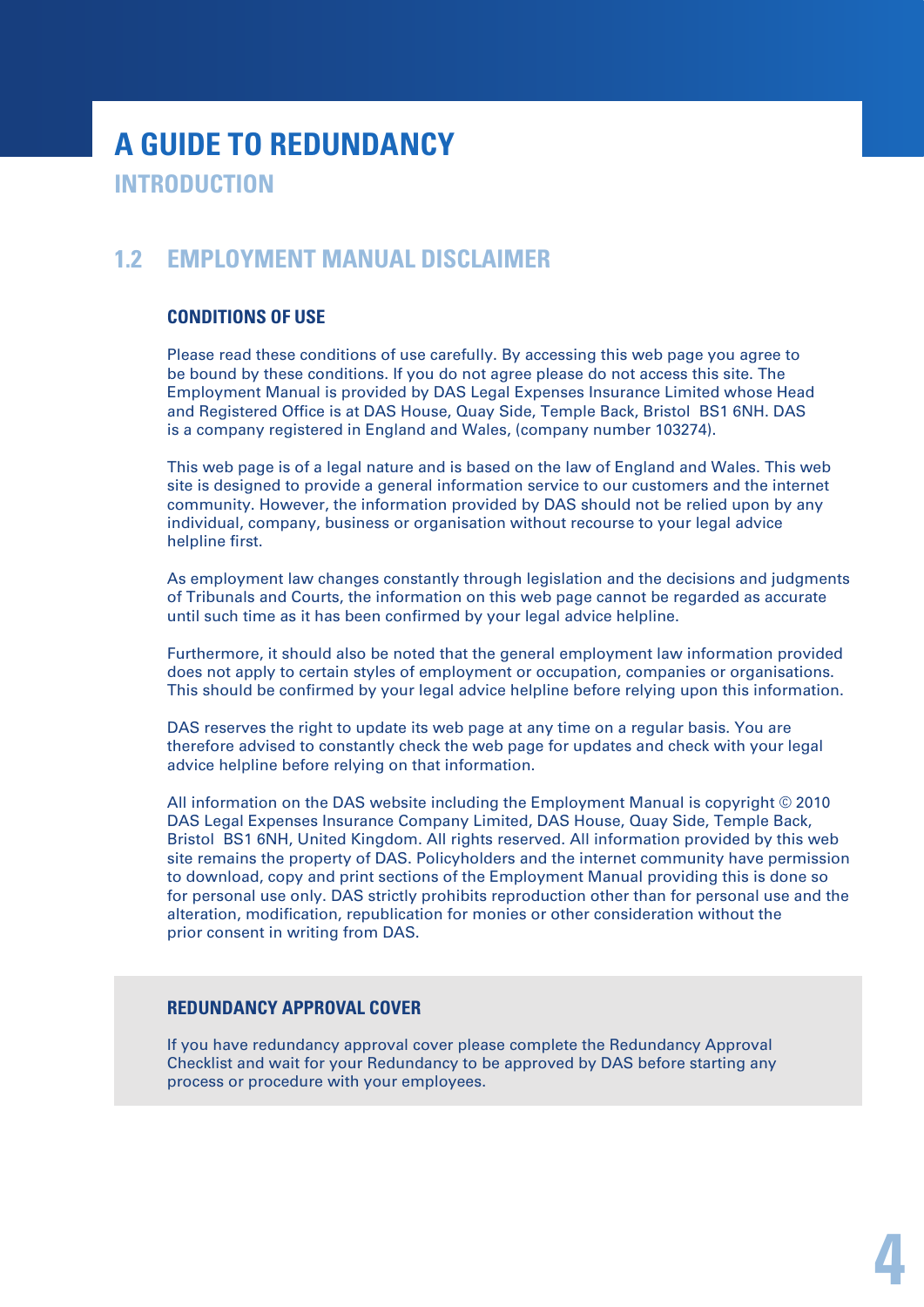### **2.1 REDUNDANCY GUIDE FOR EMPLOYERS**

Redundancies should be handled carefully in order to avoid any potential claims in the Employment Tribunal. This guide should help you avoid the pitfalls that could lead to successful claims being made against you. If you have your own Redundancy Policy and Procedure, you should follow it but first check that it meets with the minimum requirements set out in this Guide, please call the Legal Advice Helpline if you have any queries about any part of the redundancy process or if you have any specific queries that are not covered in the Guide.

**NOTE** *Letters referred to can be located at the end of this Guide.*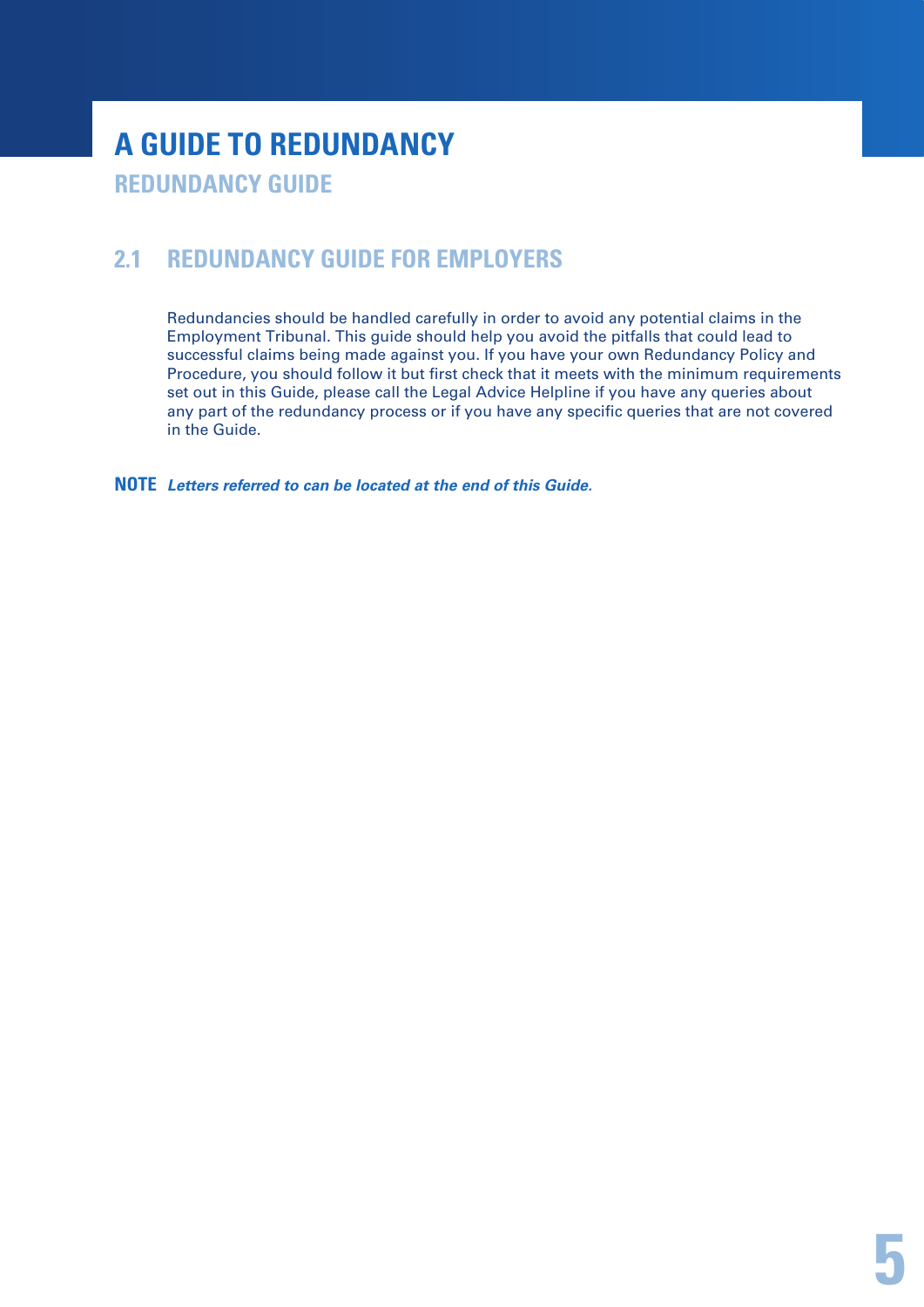### **2.2 REDUNDANCY Checklist**

#### **REDUNDANCY APPROVAL COVER**

If you have redundancy approval cover please complete the Redundancy Approval Checklist and wait for your Redundancy to be approved by DAS before starting any process or procedure with your employees.

#### **1 Is it a genuine redundancy situation?**

It is crucial to correctly identify a redundancy situation. You will need to identify at least one of the following features in order to establish a redundancy situation:

- $\blacksquare$  Is the business where the employees work closing?
- $\blacksquare$  Is the place of work where the employees work closing?
- Is there a reduction or ending of in a particular kind of work for the employee/s?

Policyholders who have 'Redundancy Approval' cover should complete the Redundancy approval checklist which is also located at on the DAS website.

We recommend that you request a copy or download the ACAS Guide 'Redundancy Handling' found at **http://www.acas.org.uk/index.aspx?articleid=747**

#### **2 The pool, selection criteria and alternative employment**

Identifying employees and selecting them appropriately for redundancy is very important. Failure to properly select could lead to a claim of unfair dismissal as will failure to consider and offer (if there is any) alternative employment.

Once you have established that a redundancy situation exists you will need to consider which employees will be considered for redundancy. You will also need to determine if a selection criteria is required, usually in the form of a scoring system in order to select the appropriate employee/s for redundancy. It will help if the selection criteria and scoring can be agreed with the union, if there is one. Any criteria can be used providing it is not discriminatory. If there is any alternative employment available, this should be offered to the affected employee/s.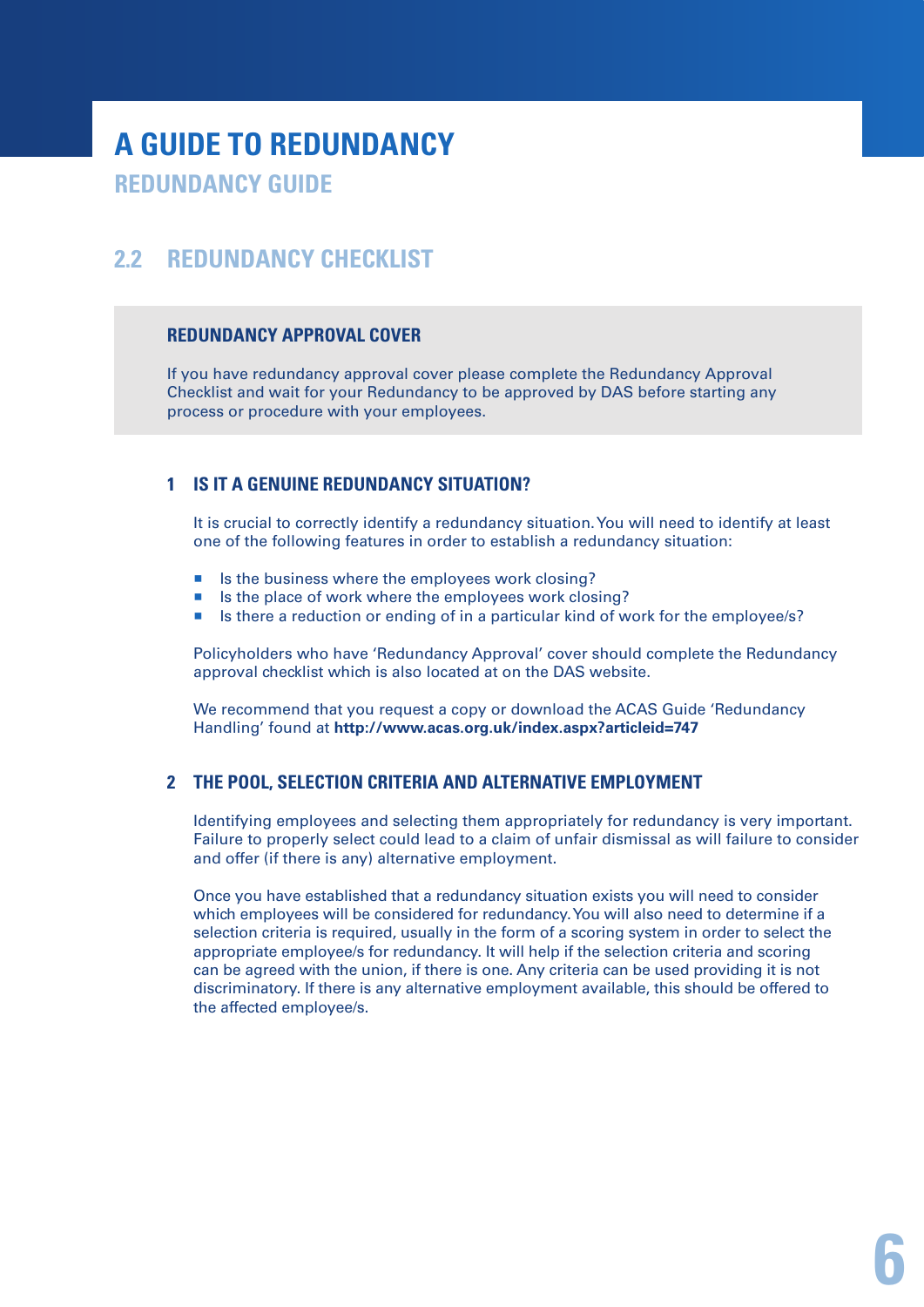## **a Guide to redundancy**

**redundancy guide**

### **2.2 REDUNDANCY Checklist (continued)**

#### **Carry out the following tasks:**

- Calculate the number of redundancies you need to make.
- If this is 20 or more employees during a period of 90 days (including employees working at different locations), then you will need to adopt collective consultation and inform the Secretary of State:
	- **a)** at least 30 days before the notice expires or the date of the end of the employment notify the Secretary of State in writing or on Form HR1 **www.insolvency.gov.uk** of your intention to make collective redundancies of between 20-99 employees within a 45 day period or;
	- **b)** make the notification to the Secretary of State at least 45 days before the first employee's employment is terminated in the case of 100 or more redundancies.
	- **c)** Failure to notify as described in a and b is a criminal offence.
	- **d)** Please read the information at Part 12 of this Guide that relates to collective redundancies referred to in a, b and c above.
- **However, if you propose to make less than 20 employees redundant, you will need to** adopt a fair procedure. (A fair procedure involves a notification letter to each employee in the Pool for redundancy informing them of the risk of redundancy, have a collective meeting to warn them of the risk, then an individual meeting with the employee, finally a right of appeal for those employees given notice of redundancy.)
- Determine the pool for redundancy (this may be unnecessary if it is clear that there is only 1 affected employee). Ensure those carrying out similar work are included in the Pool.
- **Prepare an objective and fair selection criteria in written form e.g. productivity (if it can** be objectively assessed), time keeping, appraisal scores and grades. Length of service should not be the sole determining factor and there is a risk of a discrimination claim if too much emphasis is placed on this aspect of any selection criteria. You should also take care when considering attendance as part of the selection criteria if sickness is as a result of a disability.
- Consider and provide details of any alternative employment that is available. Make notes of what has been considered and the reasons for the outcome.

This can also include the option of transfer to another workplace. Any offer of alternative employment must be made before the old job and must start immediately or within 4 weeks of the end of the old employment. There is a statutory trial period of 4 weeks if the employee accepts the offer. If the employee leaves or gives notice to leave during this period, they can still claim redundancy pay. The trial period starts on the date the employee starts the new job and ends 4 calendar weeks later. If the employee works past that date, they lose the right to claim redundancy pay.

#### **NOTE** A woman on maternity leave MUST be offered any suitable vacancy.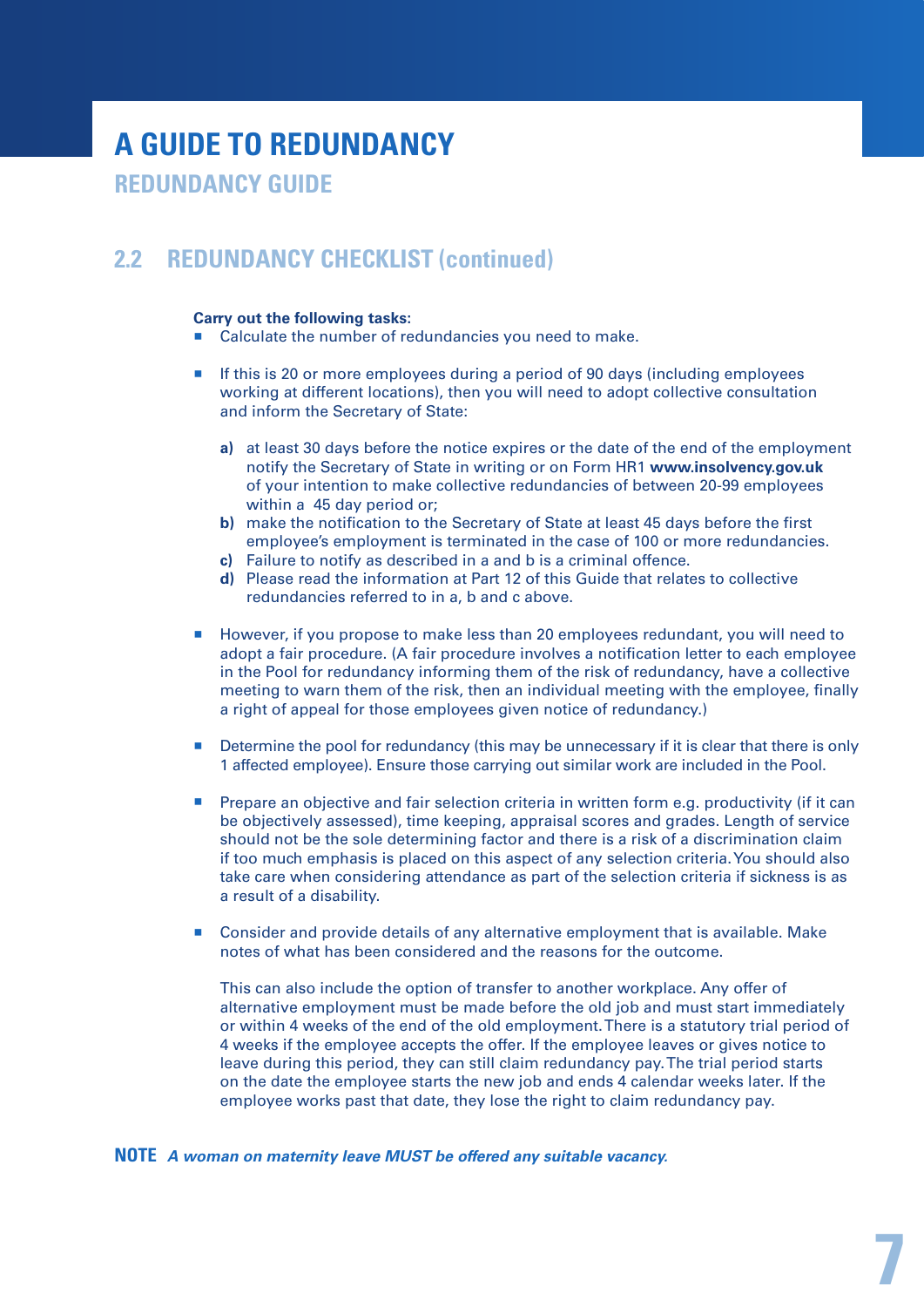### **2.2 REDUNDANCY Checklist (continued)**

#### **3 First meeting**

An employer should give as much warning as possible of a potential redundancy situation. Failure to properly consult employees could lead to a claim of unfair dismissal and other claims being made.

- Invite all those who are at risk of redundancy to a group meeting (Letter 1).
- At the meeting inform them of the risk of redundancy and why redundancies may be necessary.
- Inform the employees how many jobs may need to be made redundant.
- **Inform the employees that although redundancies are a possibility, you are doing your** best to avoid them and in doing so are considering all alternative options.
- Invite suggestions from the employees for their ideas and ways in which you could avoid redundancies.
- At this point you can ask if anyone is interested in volunteering for redundancy.
- If there are any redundancy pools and selection criteria for redundancy, this should be explained the employees.
- **Inform the employees of their right to take time off to seek alternative employment.**
- The meeting should be minuted and a record kept of the discussion.
- Write to the employees detailing what was said at the meeting.
- **The meeting might result in an alternative to redundancy being identified in which** case this should be confirmed in writing.

#### **4 Letter to employee/s (or appropriate representatives)**

- Write to the employee/s about what was discussed at the meeting (Letter 2).
- **Enclose a copy of any selection criteria and scoring guidelines (if relevant).**
- **(Letters 3 and 4)** will also apply if 20 or more redundancies are proposed. If 20 or more redundancies are proposed you should also read the information at Point 12 of this Guide.

#### **5 Selection criteria and scoring**

- **Each employee in the pool should be scored using the selection criteria and scoring** guidelines.
- Ensure that more than one senior employee scores the employees for consistency and objectivity.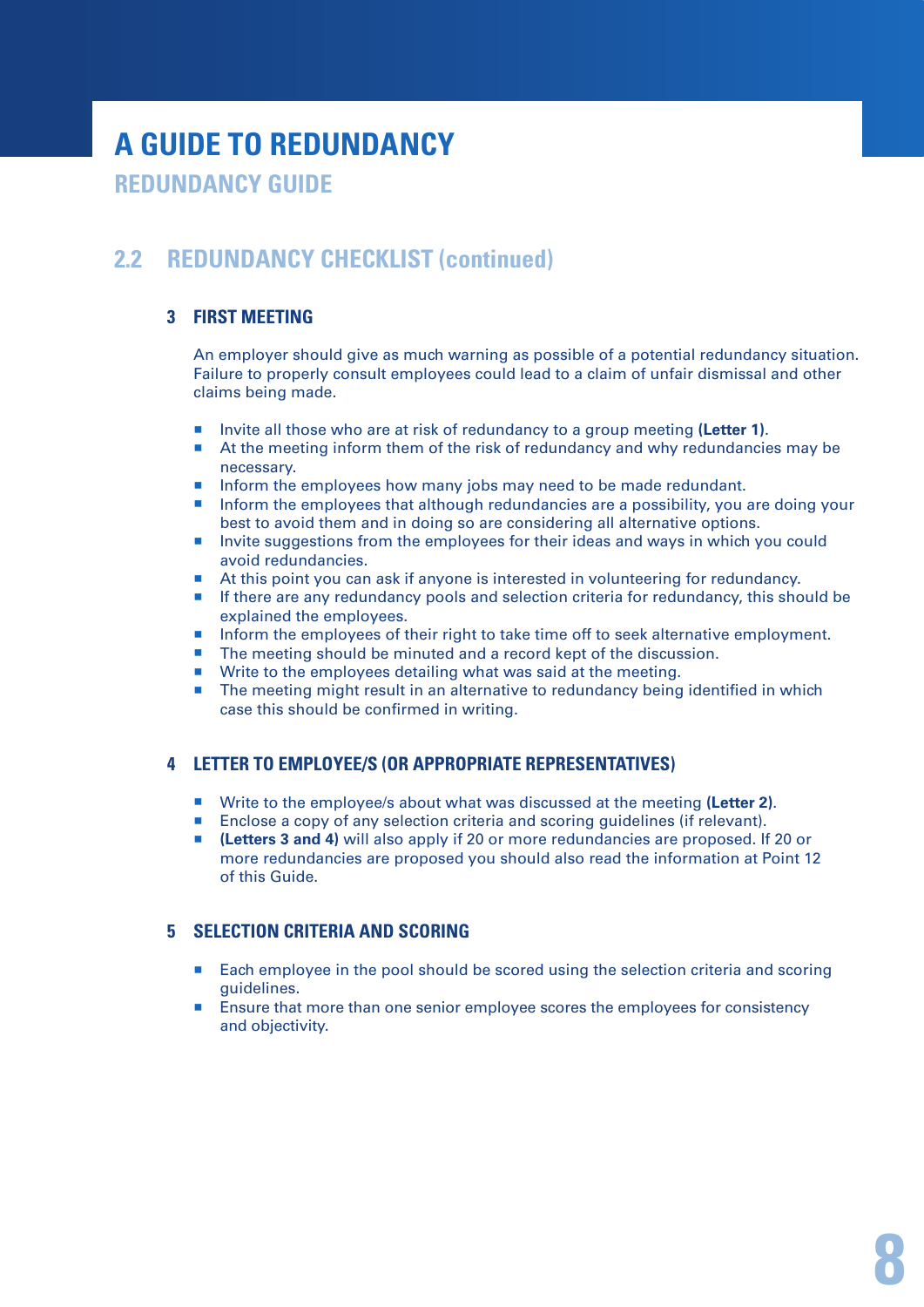## **a Guide to redundancy**

**redundancy guide**

### **2.2 REDUNDANCY Checklist (continued)**

#### **6 After the scoring process, you should be in a position to identify those employees who are provisionally selected.**

- Invite the selected employees by letter to a meeting and inform them of their right to bring with them a work colleague or Trade Union representative **(Letter 5)**.
- In the letter you should explain the reasons for the redundancy situation and also the reason for their provisional selection.
- **Inform the employee that redundancy is not confirmed and if the decision after the** meeting is to give them notice of redundancy then there will be another meeting to confirm this decision.
- You should give the employee a reasonable amount of time to take in the contents of the letter.

#### **7 Meeting with selected employee**

- **Explain to the employee the reason for their selection, referring to the selection criteria** and scoring.
- **Inform them of their individual score and of the score that was required to avoid** redundancy.
- Explain the terms of the redundancy.
- Ask the employee for their comments upon their selection and the reasons for selection.
- Inform and discuss with them any alternative employment that is available.
- **Minute the meeting.**
- Following the conclusion of this meeting, the employer should write to the employee confirming the position. If the outcome of this meeting has not resulted in an alternative to redundancy being identified the employee should be invited to a further meeting and given a few days' notice of it.

#### **8 Actions after the meeting**

- **Consider any suggestions made by the employee during the meeting and whether they** can avoid the redundancy.
- Consider any comments they have made about the scores and whether they are valid if they are this may affect the group of employees who have been provisionally selected.
- If the provisionally selected group changes then you will have to repeat the part of the selection scoring that is affected or potentially all of the scoring will need to be repeated if the scoring has changed.
- If you consider that redundancies cannot be avoided then you should invite applications for voluntary redundancy at this stage **(Letter 6)**.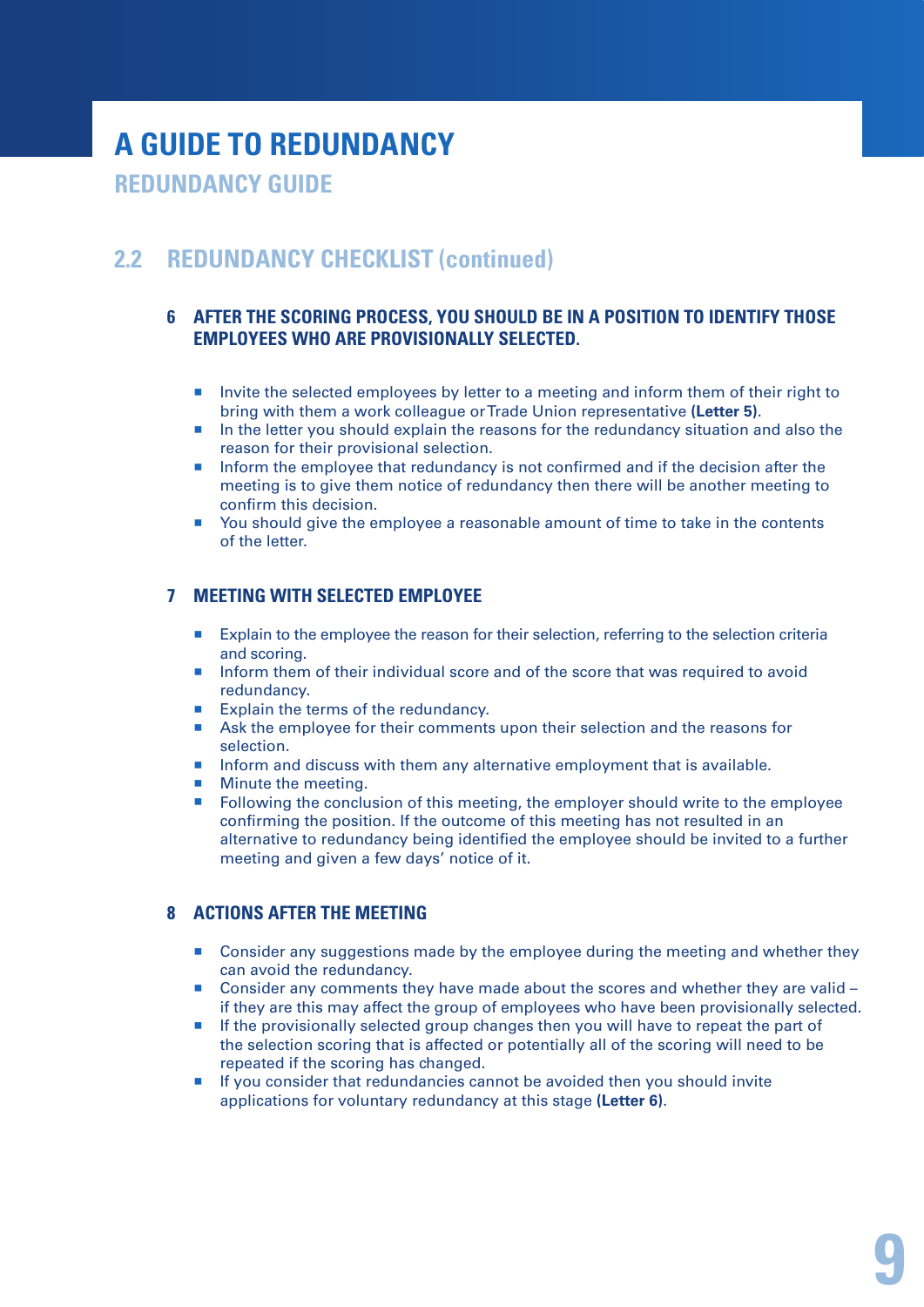### **2.2 REDUNDANCY Checklist (continued)**

#### **9 Second meeting with the employee**

- $\blacksquare$  If the final decision is to make the employee redundant, then you need to invite them to another meeting in order to provide them with the decision **(Letter 7)**.
- **Inform the employee of their right to be accompanied by a work colleague or** Trade Union representative.
- **If inform the employee that the final decision is that they have been selected for redundancy.**
- **Explain the redundancy package to them (calculations can be made by using the** redundancy calculator at: **https://www.gov.uk/calculate-your-redundancy-pay** or if you have access to DAS Business Law at: **www.dasbusinesslaw.co.uk**
- **Inform the employee of their right to take time off to seek alternative employment.** (Employees who have been employed for at least 2 years have the right to reasonable time off during the notice period to look for a new job or to arrange training for future employment. The employee is only entitled to be paid for a maximum of 2/5 week's pay for time taken off during the notice period for this reason but they can take more time off than this unpaid if it is reasonable. The employer must give time off during working hours and cannot ask the employee to make the time up or change their shift to accommodate the time taken.)
- Minute the meeting.
- The employer should again write to the employee confirming the position reached and if no alternative to redundancy has been found inviting the employee to a further meeting of which the employee will have at least two or three days' notice. The letter should state the issues which the employer proposes to raise at the meeting and again confirm the employee's right to ask any further questions or put forward other thoughts. At the meeting feedback should be given upon the result of investigation and consideration arising from the previous meeting and further questions and proposals sought from the employee. If it is clear at this point that there is really no alternative to redundancy then notice of termination can be given and the employee provided with notification of the right to appeal against the decision. It should be emphasized that the number of meetings required and the content will vary according to the circumstances. Employees may request further meetings as necessary. It is better to err on the side of caution and have more meetings than enough rather than not enough. It is important that minutes are taken of all meetings, both for your own records and because we may request to see them to ensure that proper procedures have been complied with.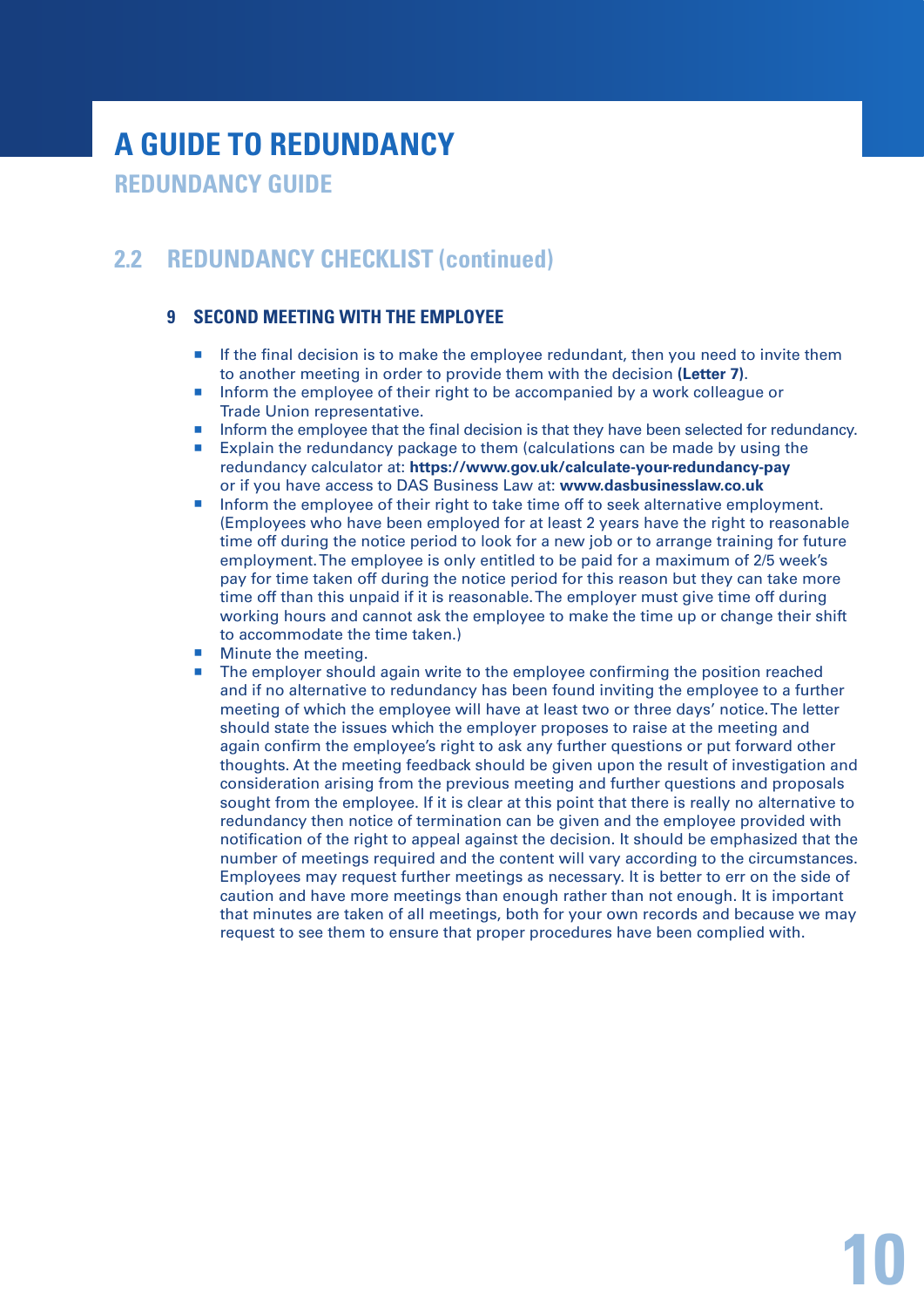### **2.2 REDUNDANCY Checklist (continued)**

#### **10 Dismissal**

- A formal letter should be sent to the employee after the meeting confirming the redundancy and the termination of their employment and providing a date of termination **(Letter 8)**.
- The notice period should be at least the statutory time period which is 1 week's notice for each full year of service up to a maximum of 12 weeks. If the employment contract allows for more notice than the statutory notice period then that should be applied.
- **Having followed the proper consultation procedure, you may dismiss an employee** without requiring him to work his notice, provided that he is properly compensated. This normally amounts to paying the employee what he would have earned and the value of benefits that would have been received during the notice period. The situation is not straightforward and we would advise that you contact your Legal Advice Helpline for assistance.
- **Explain in the letter that the employee has a right of appeal against the decision to** make them redundant.

#### **11 Appeal**

- If an appeal is made, it is helpful to ask the employee to set out their grounds of appeal in writing to you before any meeting **(Letter 9)**.
- Invite them to a meeting and inform them of their right to be accompanied by a work colleague or Trade Union representative.
- After the meeting, consider the representations made by the employee and inform them in writing of your final decision **(Letter 10)**.

#### **12 Collective redundancies**

 **NOTE** *This is a detailed area of law. If you believe that collective redundancies are likely, you should consult the Legal Advice Helpline for additional advice because the procedure outlined above relates to redundancies where less than 20 employees will be made redundant. The information contained within this Guide only provides a brief account of your duty and obligations.*

Where an employer proposes to make large scale redundancies of 20 or more employees within a period of 90 days or less i.e. collective redundancies, it must consult on its proposal with representatives of the affected employees and also notify the relevant body (as stated above at **1a** and **1b**). The obligation to consult operates means that you cannot give notice of redundancy before consultation is completed and minimum time periods for consultation have passed.The minimum consultation periods are:

- over 20 employees 30 days consultation
- over 100 employees 45 days consultation

The maximum sanction (imposed by the Employment Tribunal) for breaching the obligations is a protective award of up to 90 days gross pay per affected employee.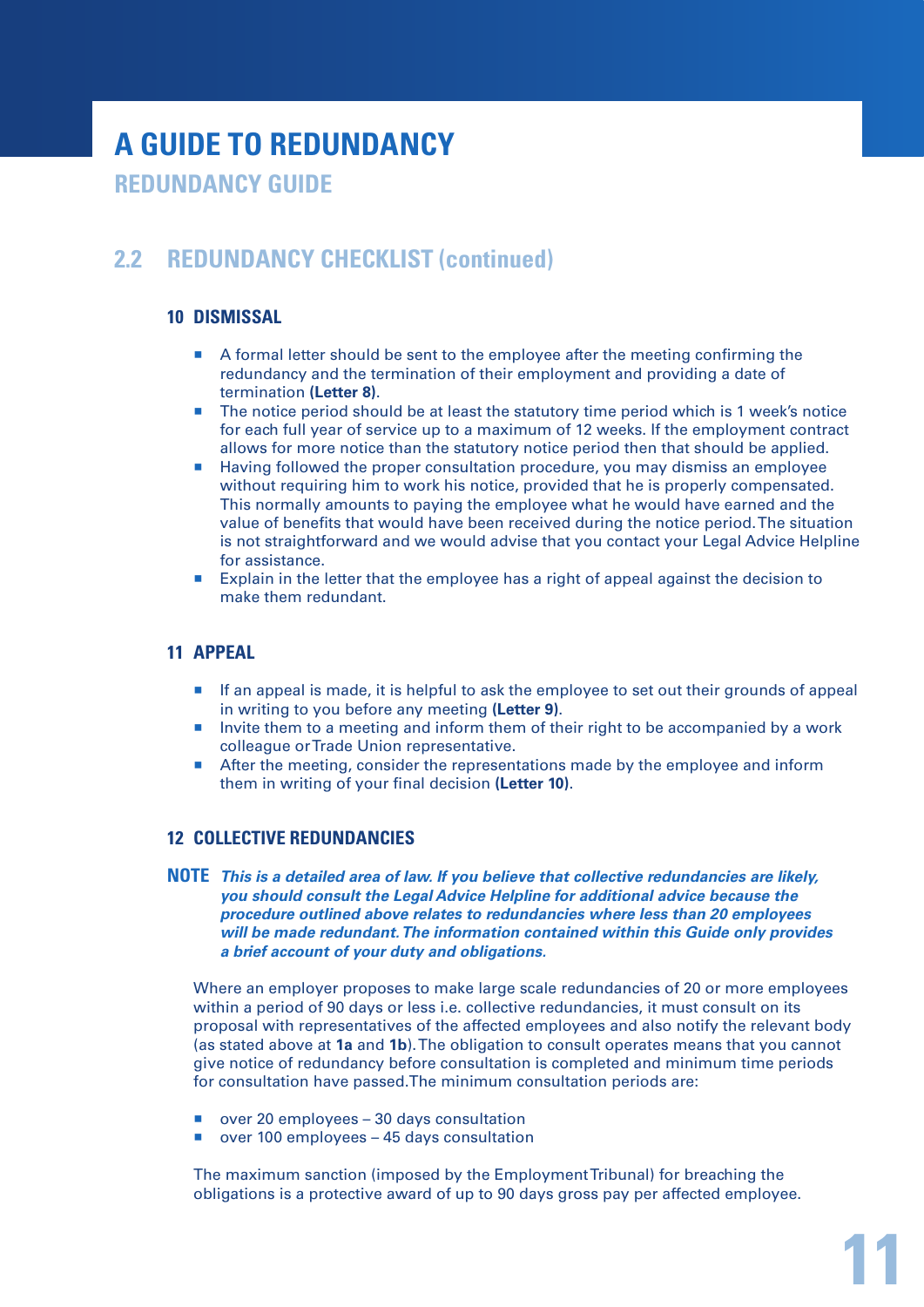## **2.2 REDUNDANCY Checklist (continued)**

#### **Who to inform and consult**

- The duty is to inform and consult appropriate representatives of the affected employees.
- Where any of the affected employees fall into a category in respect of which a trade union is recognised, the trade union must be consulted. In other cases, the employer may consult with representatives directly elected by the affected employees or with an appropriate body of elected representatives.
- **Where elected representatives are required, there are specific statutory rules governing** the election and the adequacy of representation produced by that election. Please take further advice concerning this point.
- **Consultation begins with the provision of information on the proposals to** representatives.
- As a minimum, consultation must be undertaken with a view to reaching agreement on ways and means of avoiding the dismissals, reducing the number of dismissals and mitigating their consequences. It is not sufficient for the employer to simply explain its proposals and listen to any counter-proposals. Where special circumstances render it not reasonably practicable to consult in good time or provide the statutory information, the employer need not fully comply with the duty, but must still take such steps towards compliance as are reasonably practicable.
- **Employers must also consult individually with potentially redundant employees.**

#### **13 Unfair dismissal and associated claims**

Employers should note that unfair selection for redundancy could lead to a claim being made in the Employment Tribunal. Other claims could also be brought, for example if it can be established that the redundancy was discriminatory. Failure to properly consult employees can also lead to a successful claim, therefore it is essential that a proper and fair procedure is followed and that advice is taken from our Legal Advice Helpline Service.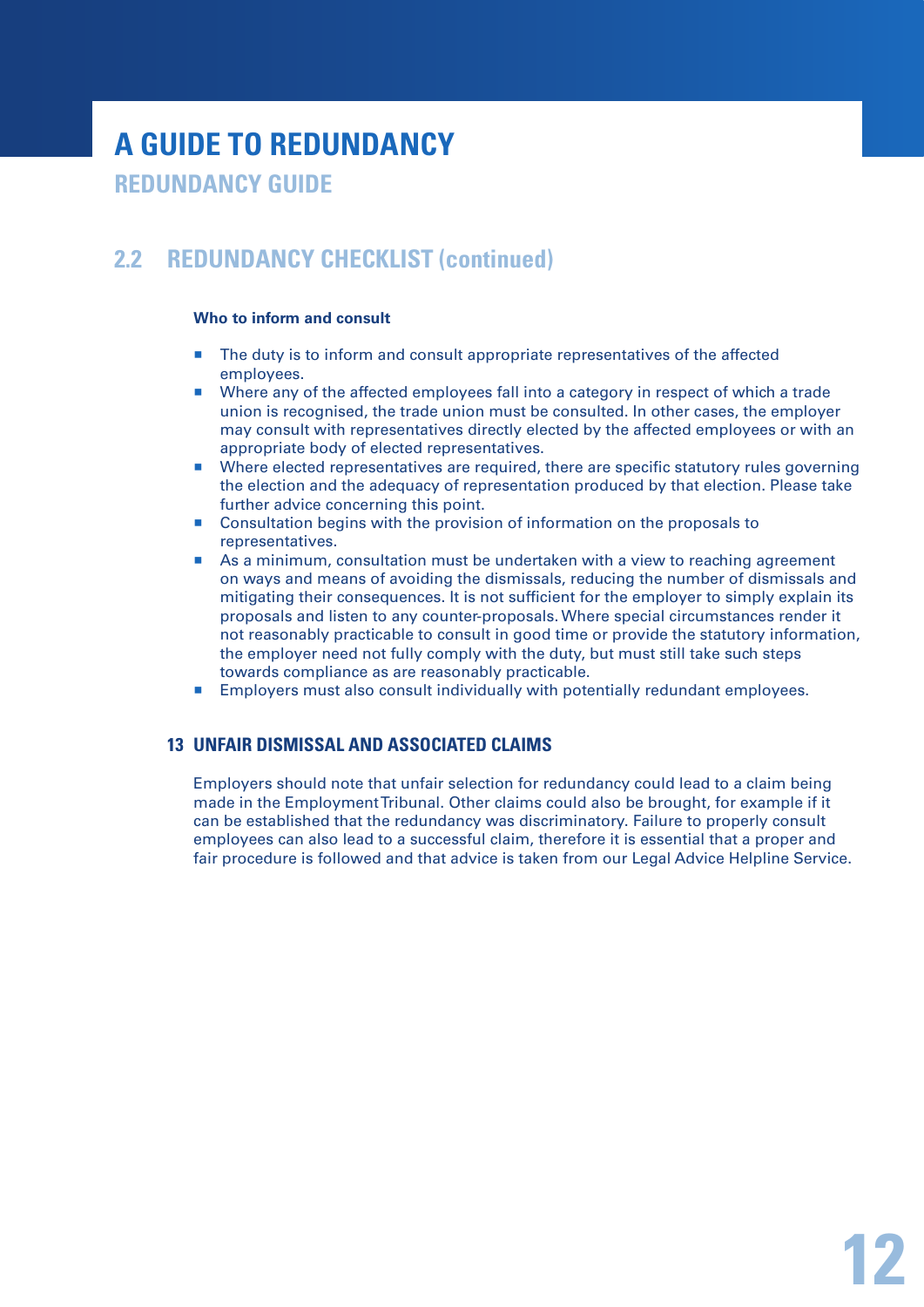### **3.1 Redundancy Letter 1 – Warning of potential redundancies**

#### **REDUNDANCY APPROVAL COVER**

If you have redundancy approval cover please complete the Redundancy Approval Checklist and wait for your Redundancy to be approved by DAS before starting any process or procedure with your employees.

#### **Warning of potential redundancies**

Dear *(employee name)*,

Warning of potential redundancies

You are invited to attend a general meeting in order that we can explain the difficulties that the business is experiencing at present. The meeting will take place on *(date and time)* at *(venue)*. Your role may be at risk of redundancy but we intend to discuss and explore all possible alternatives at the meeting in order to try and avoid redundancies being made.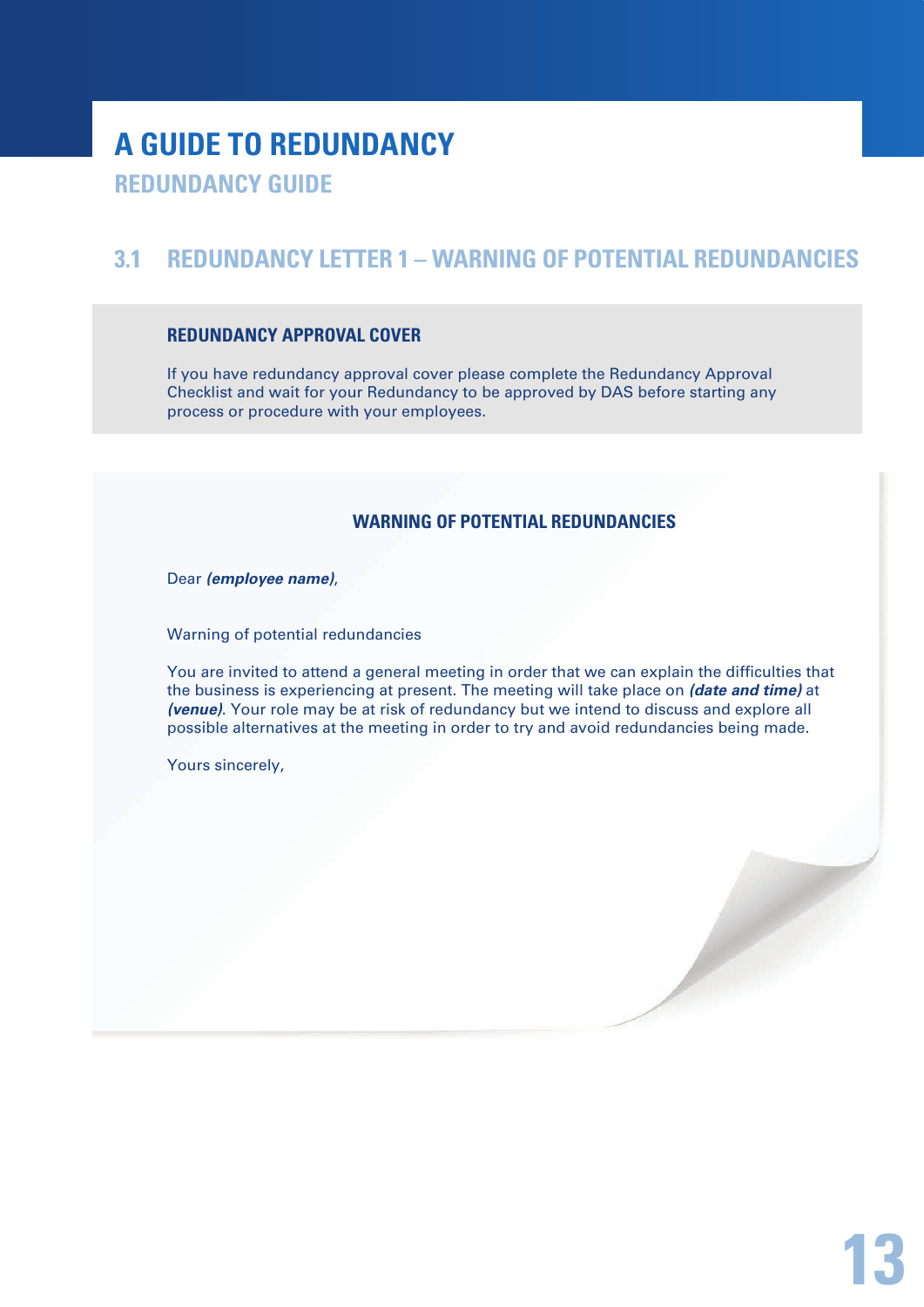### **3.2 Redundancy Letter 2 – Warning of potential redundancies General meeting**

#### **Warning of potential redundancies – General meeting**

Dear *(employee name)*,

Warning of potential redundancies – General meeting

Further to today's meeting, I am writing to confirm/inform you of the following situation now facing *(insert employer name) (go on to explain why the need for redundancies has arisen)*. We have considered all options and ways of avoiding this risk. However, we have decided that there is a risk that we will,be unable to continue to provide work for all of its employees at *(name the location or department etc)* /have to close down and that redundancies may follow.

We will consider how we can avoid making redundancies and consult with those affected in the near future. Minimising or freezing recruitment, offering alternative employment elsewhere in the business, re-training, voluntary early retirement, voluntary redundancy or short-term working and restricting overtime as things that we will consider further as implementing some or all of these points may assist the business. If you have any suggestions as to how we can avoid redundancies, please contact *(name of manager)*.

In the event that we need to make redundancies or carry out a business reorganisation which may result in redundancies at *(name the location or department etc)*. At the time being we consider that if compulsory redundancies become necessary, all of the employees in *(name the location or department etc)* / those working as *(job titles)* are likely to be at risk:

If redundancies are necessary the business will have to decide which individuals from each pool will be selected for redundancy. This would be done on the basis of objective and quantifiable selection criteria that are yet to be established/We are currently proposing to use a selection criteria *(provide details)*.

We will carry out a consultation exercise with appropriate representatives of those employees who may be affected. The consultation will cover the proposed selection criteria and ways of avoiding or reducing the number of redundancy dismissals. *(As name)* union is recognised in relation to *(provide details of the bargaining unit)*, the business will inform and consult with *(name)* as your representative/As there is an existing body of employee representatives *(details)*, the business will inform and consult with that body as your representatives/As there are currently no appropriate union representatives in relation to the affected employees the business will conduct an election to enable such representatives to be elected. I will contact you in the near future about the election process. Further information on the proposals of the business will be provided to the representatives and all affected employees will be kept informed of the progress of the consultation process in writing.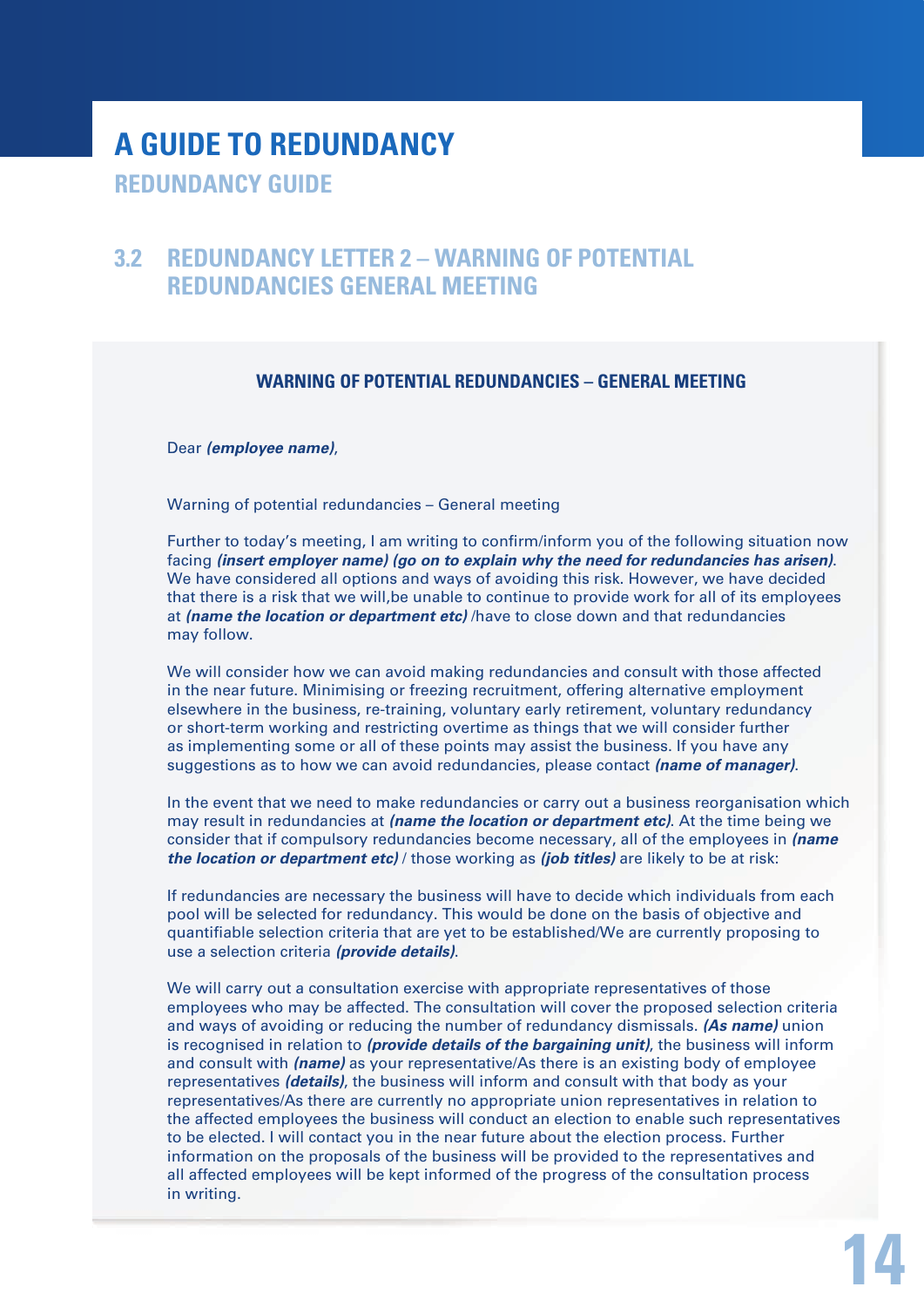### **3.2 Redundancy Letter 2 – Warning of potential redundancies General meeting (continued)**

#### **Warning of potential redundancies – General meeting (continued)**

I envisage that elections for representatives should take place within the next *(weeks)* the consultation process will take approximately *(number of)* weeks, depending on circumstances, this time scale may be subject to change.

*(Following the consultation with the union/employee representatives)*. I will arrange individual meetings with affected employees to consult them about any proposals in more detail and how they may affect them personally. If you have any questions in the meantime, please do not hesitate to contact me *(or other named person)*. I would like to thank you for your continued hard work during this difficult period.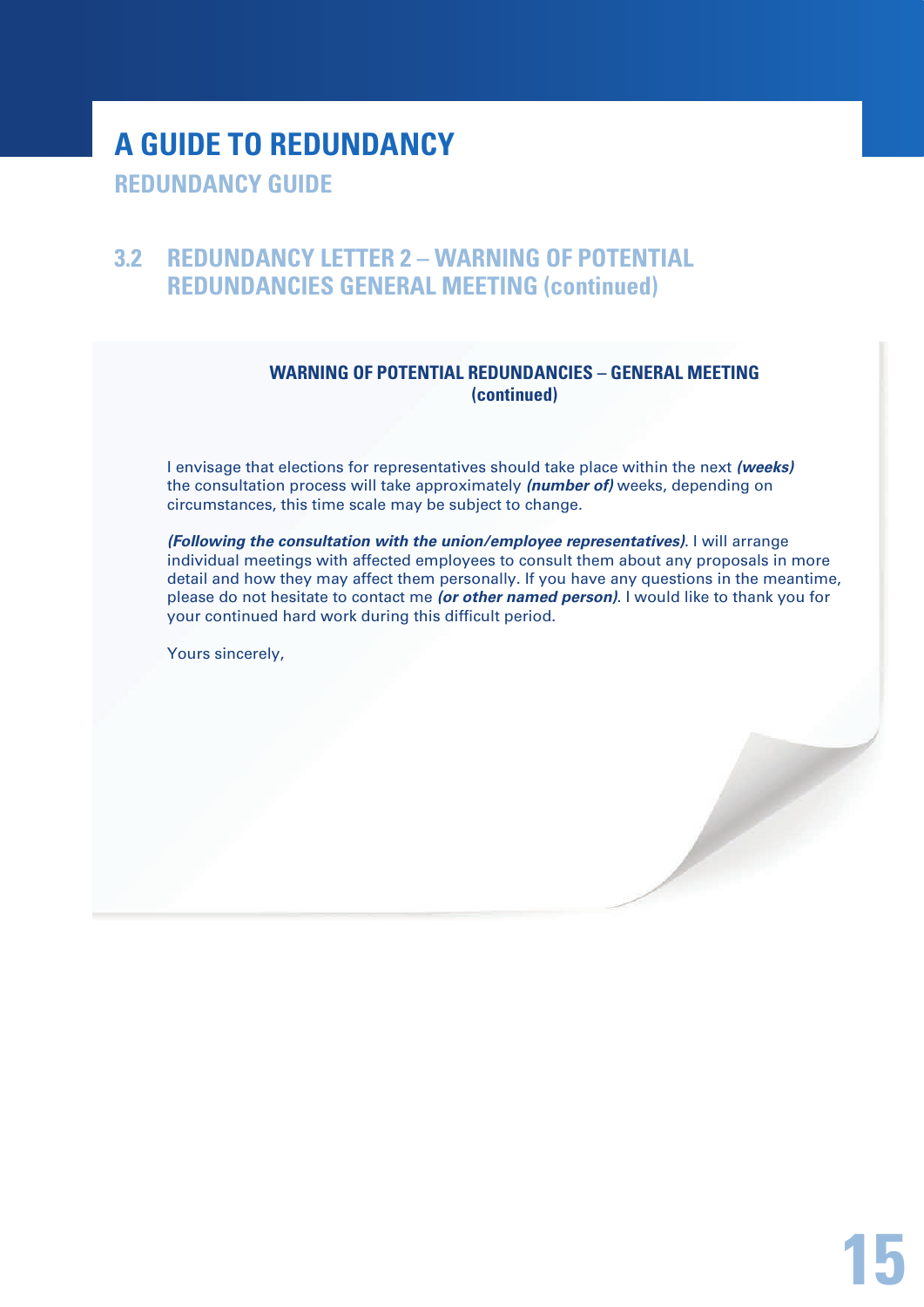**3.3 Redundancy Letter 3 – INFORMING TRADE UNIONS AND/ OR EMPLOYEE REPRESENTATIVES AND INVITING CONSULTATION ON COLLECTIVE REDUNDANCIES PURSUANT TO TULRCA 1992, SECTION 188**

#### **REDUNDANCY APPROVAL COVER**

If you have redundancy approval cover please complete the Redundancy Approval Checklist and wait for your Redundancy to be approved by DAS before starting any process or procedure with your employees.

#### **INFORMING TRADE UNIONS AND/OR EMPLOYEE REPRESENTATIVES AND INVITING CONSULT ATION ON COLLECTIVE REDUNDANCIES
PURSUANT TO TULRCA 1992, SECTION 188**

*(To be addressed to the relevant official at the head office of the recognised trade union or the designated agent for other elected representatives)*.

#### Dear *(employee name)*,

In accordance with section 188 of the Trade Union and Labour Relations (Consolidation) Act 1992, I am writing to inform you of our proposals to dismiss employees for reason of redundancy.

The redundancies are likely to be made at *(location)* because of *(specify reason)*. It is anticipated that a total of *(number and description)* employees will be made redundant out of a total number of *(number and description)* employees who are employed at *(location)*.

The proposed method of selection of redundancy will be *(specify selection criteria)* and, subject to our discussions, the dismissals are likely to be carried out in accordance with *(specify procedure e.g. by reference to a redundancy policy or procedure agreed with the union in any collective agreement)*.

It is anticipated that the redundancies will be made on *(specify date or period of time)*. Redundant employees will receive their statutory redundancy payment (together with any entitlement to business redundancy payments) calculated as follows: *(specify method)*.

I would welcome a meeting with you at the earliest opportunity with a view to reaching agreement about ways of avoiding the dismissals, or reducing the numbers involved.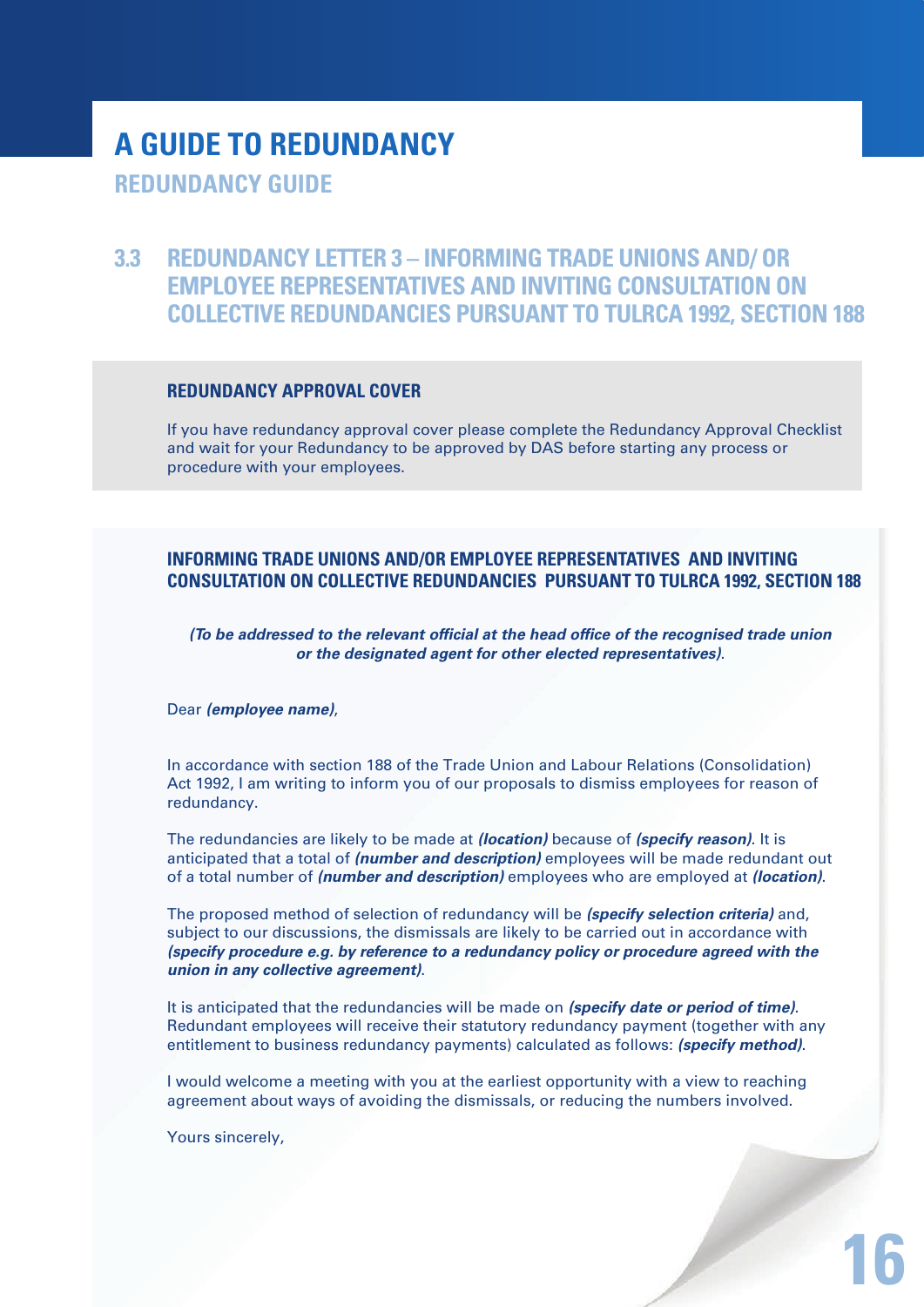### **3.4 Redundancy Letter 4 – INFORMING ALL EMPLOYEES OF REDUNDANCY PROPOSALS IN COLLECTIVE REDUNDANCY SITUATIONS**

#### **REDUNDANCY APPROVAL COVER**

If you have redundancy approval cover please complete the Redundancy Approval Checklist and wait for your Redundancy to be approved by DAS before starting any process or procedure with your employees.

#### **INFORMING ALL EMPLOYEES OF REDUNDANCY PROPOSALS
IN COLLECTIVE REDUNDANCY SITUATIONS**

*(To be addressed to all employees.)*

Dear *(employee name)*,

I am writing to inform you that the business is being forced to consider redundancies as part of a reorganisation programme. The redundancies are necessary because of *(specify reason)*. It is envisaged that a total of *(number and description)* employees may have to be made redundant at *(location)*.

The business regrets that redundancies will have to be made and every effort will be made to avoid compulsory redundancies and to minimise the numbers of employees affected. For that purpose, the business proposes to consult with the affected employees (and trade unions) over the next few weeks. I will be writing individually to each employee affected to initiate consultation on the proposed measures.

*(optional)* You have the right to be accompanied with a work colleague or Trade Union representative.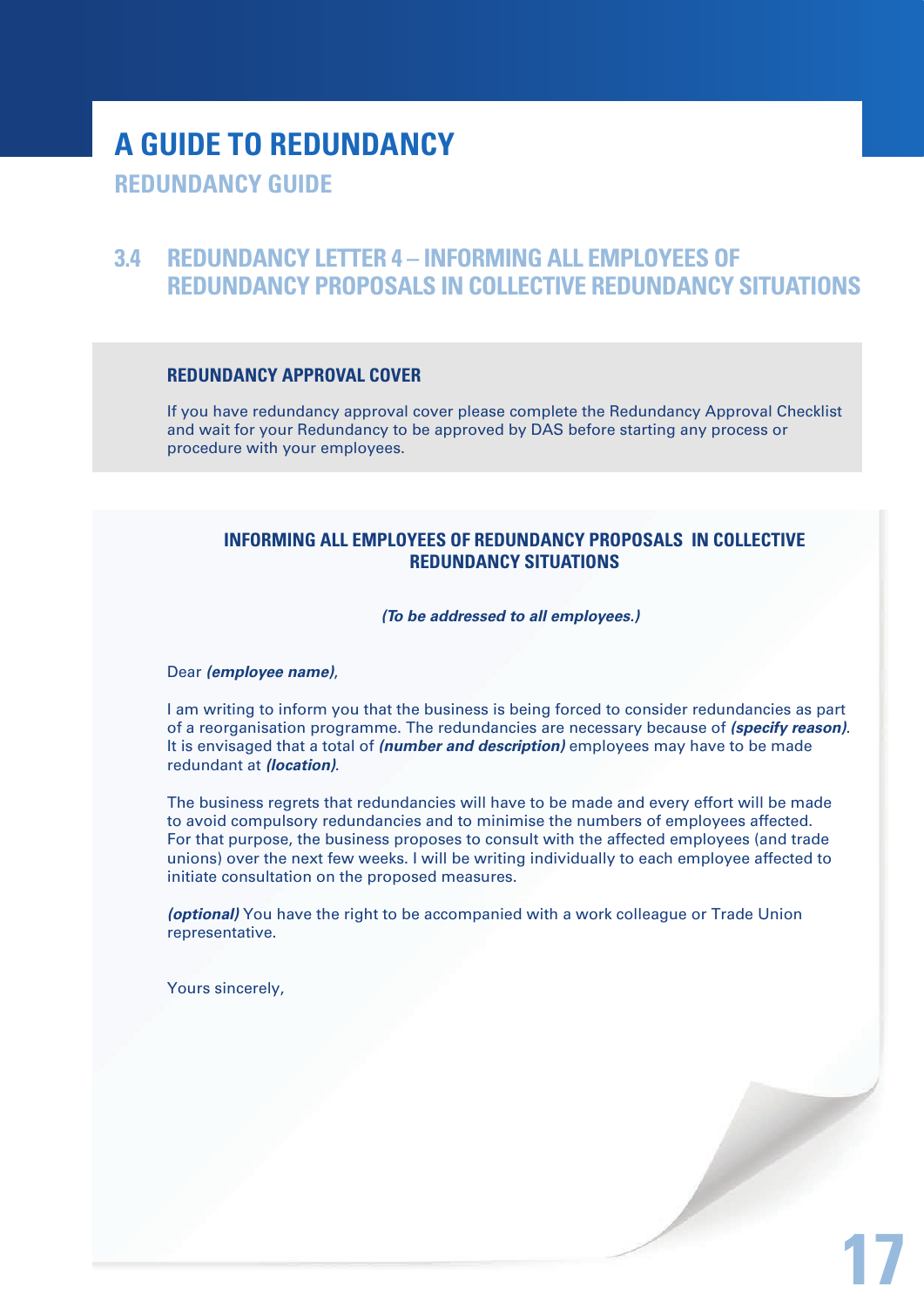### **3.5 Redundancy Letter 5 – INDIVIDUAL CONSULTATION STAGE 1**

#### **REDUNDANCY APPROVAL COVER**

If you have redundancy approval cover please complete the Redundancy Approval Checklist and wait for your Redundancy to be approved by DAS before starting any process or procedure with your employees.

#### **INDIVIDUAL CONSULTATION STAGE 1**

#### Dear *(employee name)*,

You will be aware from our letter of *(date)* that the business anticipates having to make redundancies in the near future. It is likely that your position in the Business will be one of those concerned for redundancy. Your position is at risk.

The business regrets that these measures are necessary but are unavoidable due to *(specify reason)*. It is proposed that over the next few weeks the Business will be consulting individually with all employees affected. The purpose will be to discuss ways of avoiding redundancy or mitigating its consequences and will look at whether alternative employment within the business is possible.

I would therefore be grateful if you could attend a meeting on *(specify date and time)* at which I will discuss with you further the redundancy proposals and their potential effect on your position. *(Set out any specific issues you wish to discuss at this point which might include voluntary redundancy, early retirement, working reduced hours, proposed method of selection – also enclose documents relevant to this.)* I would like to review your thoughts, questions and any alternative proposals which you may have at the meeting.

You have the right to be accompanied at this meeting with a work colleague or a trade union representative.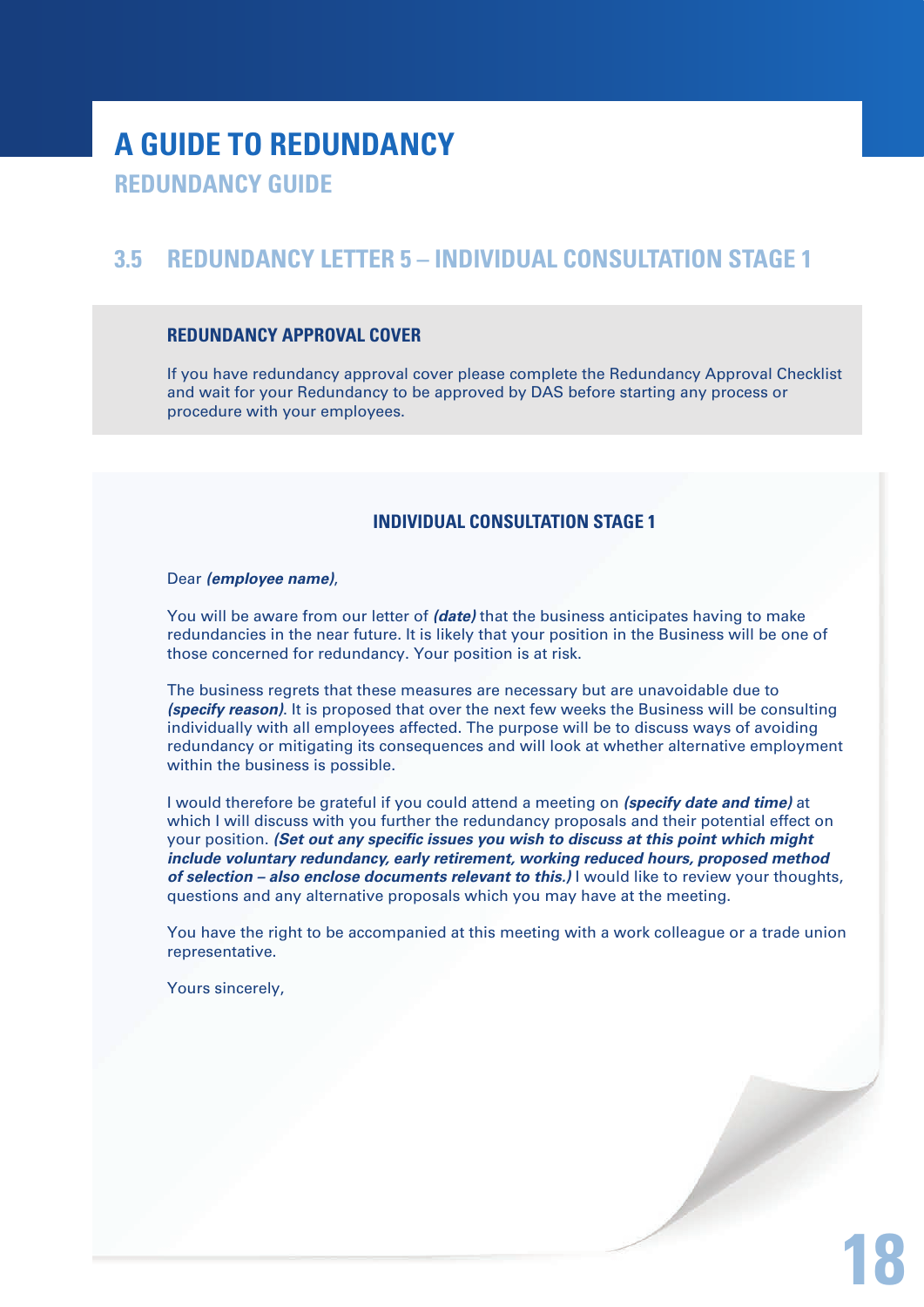### **3.6 Redundancy Letter 6 – Applications for voluntary redundancy**

#### **Applications for voluntary redundancy**

Dear *(employee name)*,

Further to my letter of *(date)*, it now appears that *(name of business)* will have to make the redundancies that I previously suggested might take place.

The business wishes to avoid compulsory redundancies so far as possible. I am therefore writing to all potentially affected employees to ask for applicants for voluntary redundancy on the following terms: *(details of proposed redundancy package)*.

The business reserves the right not to accept all applications for voluntary redundancy, particularly if there are more applications than the proposed number of redundancies or it considers that it is in the long-term interests of the business to retain certain employees. The business may still have to make compulsory redundancies if it does not receive a sufficient number of appropriate volunteers.

Employees who are interested in applying for voluntary redundancy should note that:

- If they volunteer for redundancy but are not selected, the fact that they volunteered will not affect any aspect of their future employment with the business.
- **They can change their mind and withdraw their application for voluntary redundancy** at any time prior to *(date provided by the business that voluntary redundancy will take effect. On that date a formal written agreement should be signed by the employee. This letter should contain confirmation that the employee has agreed to enter into voluntary redundancy, details of the redundancy package and the date of the termination of their employment)*.

If you want to apply for voluntary redundancy on this basis please sign and return the attached copy of this letter to me as soon as possible, and in any event by *(date)*. The business will consider all of the applications that it receives and will let you know if your application has been successful by *(date)*.

*(optional)* You have the right to be accompanied with a work colleague or Trade Union representative.

Yours sincerely,

*continued on next page*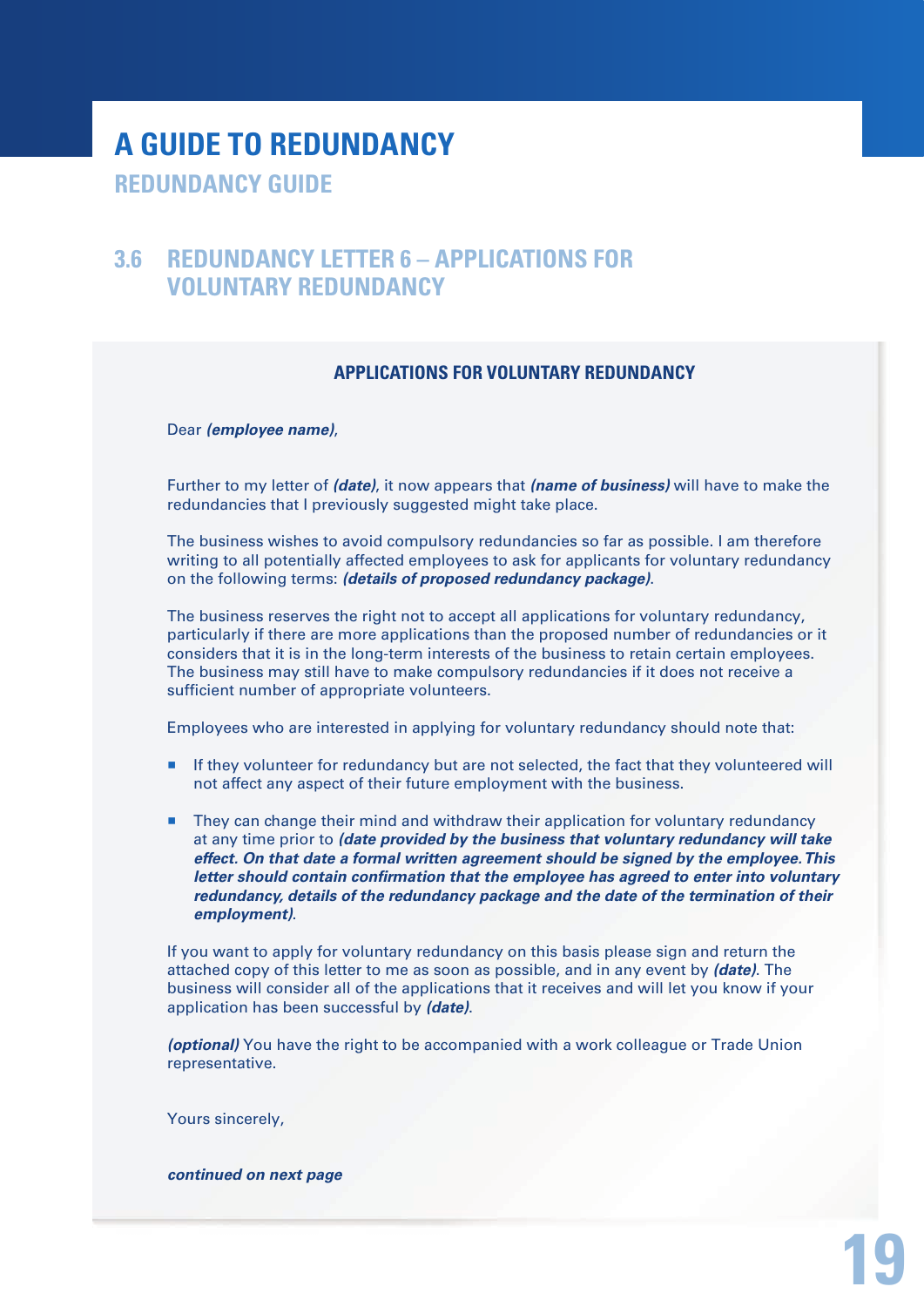### **3.6 Redundancy Letter 6 – Applications for VOLUNTARY REDUNDANCY (continued)**

#### **APPLICATION FOR VOLUNTARY REDUNDANCY**

I wish to apply for voluntary redundancy on the terms set out in this letter. I understand that the business is under no obligation to accept this application.

Signature: -

Name:

Date: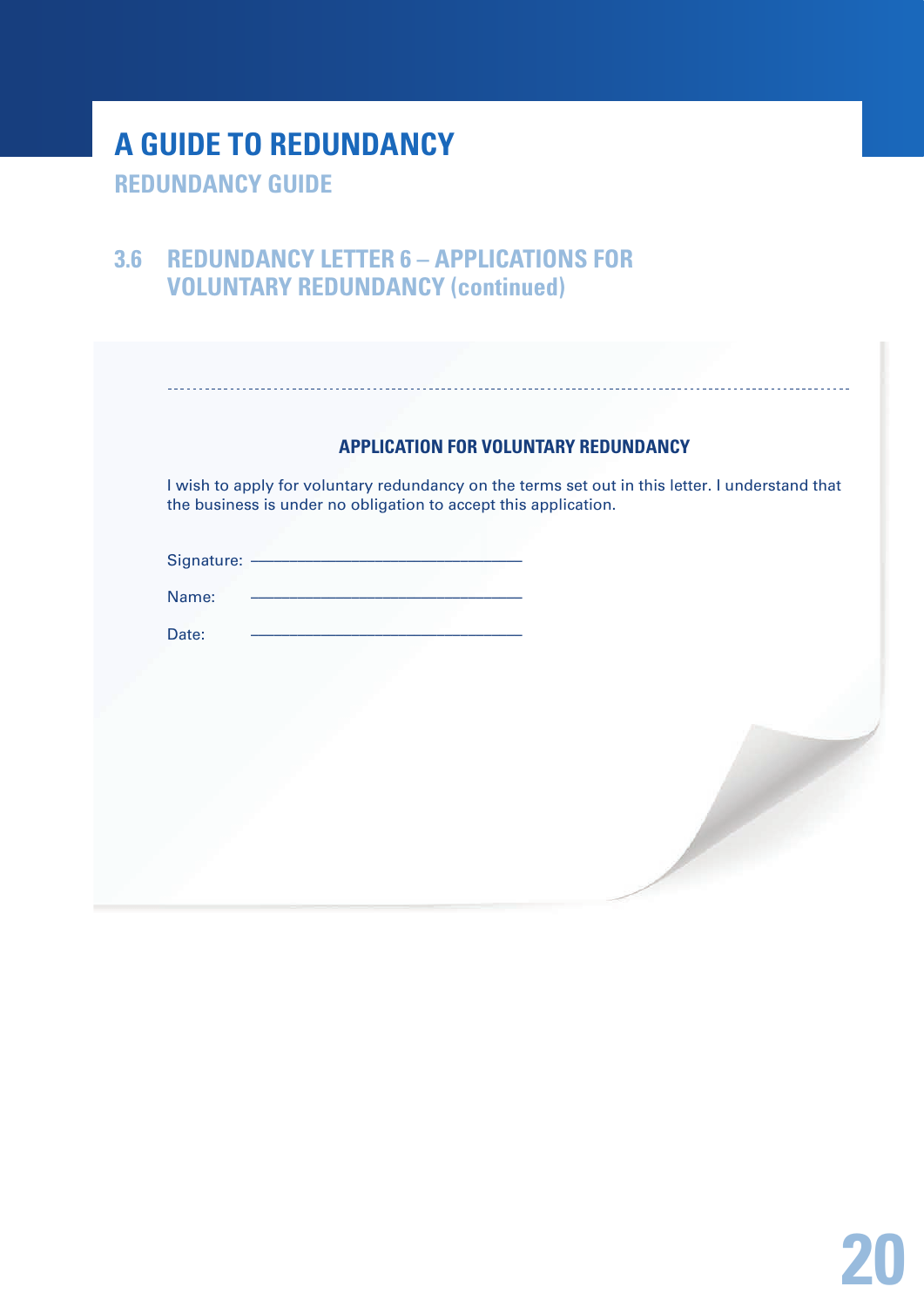### **3.7 Redundancy Letter 7 – INDIVIDUAL CONSULTATION STAGE 2**

#### **INDIVIDUAL CONSULTATION STAGE 2**

Dear *(employee name)*,

I refer to our meeting on *(date)*. I confirm that at our meeting we discussed *(describe what was discussed or alternatively enclose notes of the meeting)*.

Subsequent to that meeting I have *(set out the subsequent activities which may include investigation of alternatives or application of the selection criteria.)* If you have applied such criteria the letter may continue – The selection criteria discussed has now been applied and I enclose a sheet showing the marking which has been applied to you. I am sorry to inform you that based on this marking you have been provisionally selected for redundancy.

However, before a final decision is reached I wish to meet with you again to discuss any comments you may have upon the application of the selection criteria and also to *(further)* explore such alternatives as there may be to redundancy.

I would therefore be grateful if you could attend a meeting on *(specify date and time)* at which I will discuss with you *(insert as appropriate – the issues referred to – application of the selection criteria – alternative roles that may be available)* and any further ideas and questions which you may have.

You have the right to be accompanied at this meeting with a work colleague or a trade union representative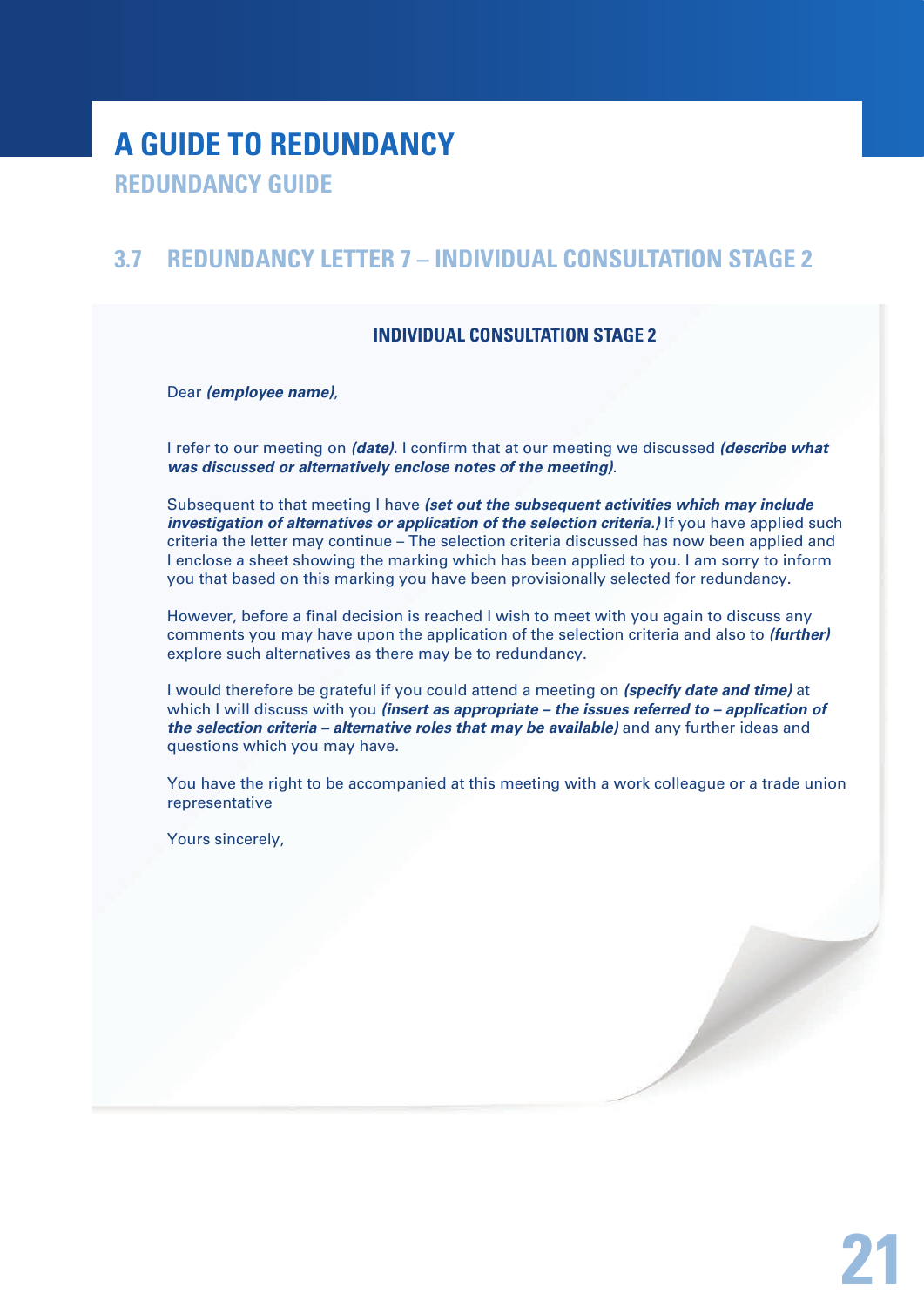### **3.8 Redundancy Letter 8 – NOTICE OF TERMINATION BY REASON OF REDUNDANCY**

#### **NOTICE OF TERMINATION BY REASON OF REDUNDANCY**

#### Dear *(employee name)*,

Further to our previous letter of *(date)* and discussions that have taken place between yourself and *(name)* on *(date/s)* I very much regret that the decision has been made to declare you redundant.

The rational behind your selection has been explained to you together with our use of a selection matrix.

Below I set out the following terms of the termination of your employment:

#### **1 Notice**

- By this letter I now give you notice that your employment will end on (date) with immediate effect.
- You will be paid your salary in the normal way up to today/the termination date.
- You will/will not be required to work until this date.
- You will be paid compensation taking into account the termination of your employment without *(full)* notice.

#### *(Please use such parts of this paragraph as are relevant to your case.)*

#### **2 Termination payments**

- The business proposes to make you the following payments:
- **(a)** Statutory redundancy payment of: **£** \_\_\_\_\_\_\_\_\_\_\_\_\_\_\_\_
- **(b)** Any accrued holiday pay in respect of holiday not taken up to the date of termination: **£** \_\_\_\_\_\_\_\_\_\_\_\_\_\_\_\_
- **(c)** Compensation for loss of employment: **£** \_\_\_\_\_\_\_\_\_\_\_\_\_\_\_\_

#### **NOTE** *this is likely to consist of or include any payment in lieu of notice*.

Total: **£** \_\_\_\_\_\_\_\_\_\_\_\_\_\_\_\_

Please note that in accordance with your contract of employment, the business reserves the right to deduct from your final termination payment any monies in respect of any holiday entitlement taken in excess of that due to the date of termination.

*(optional)* You have the right to be accompanied with a work colleague or Trade Union representative.

*continued on next page*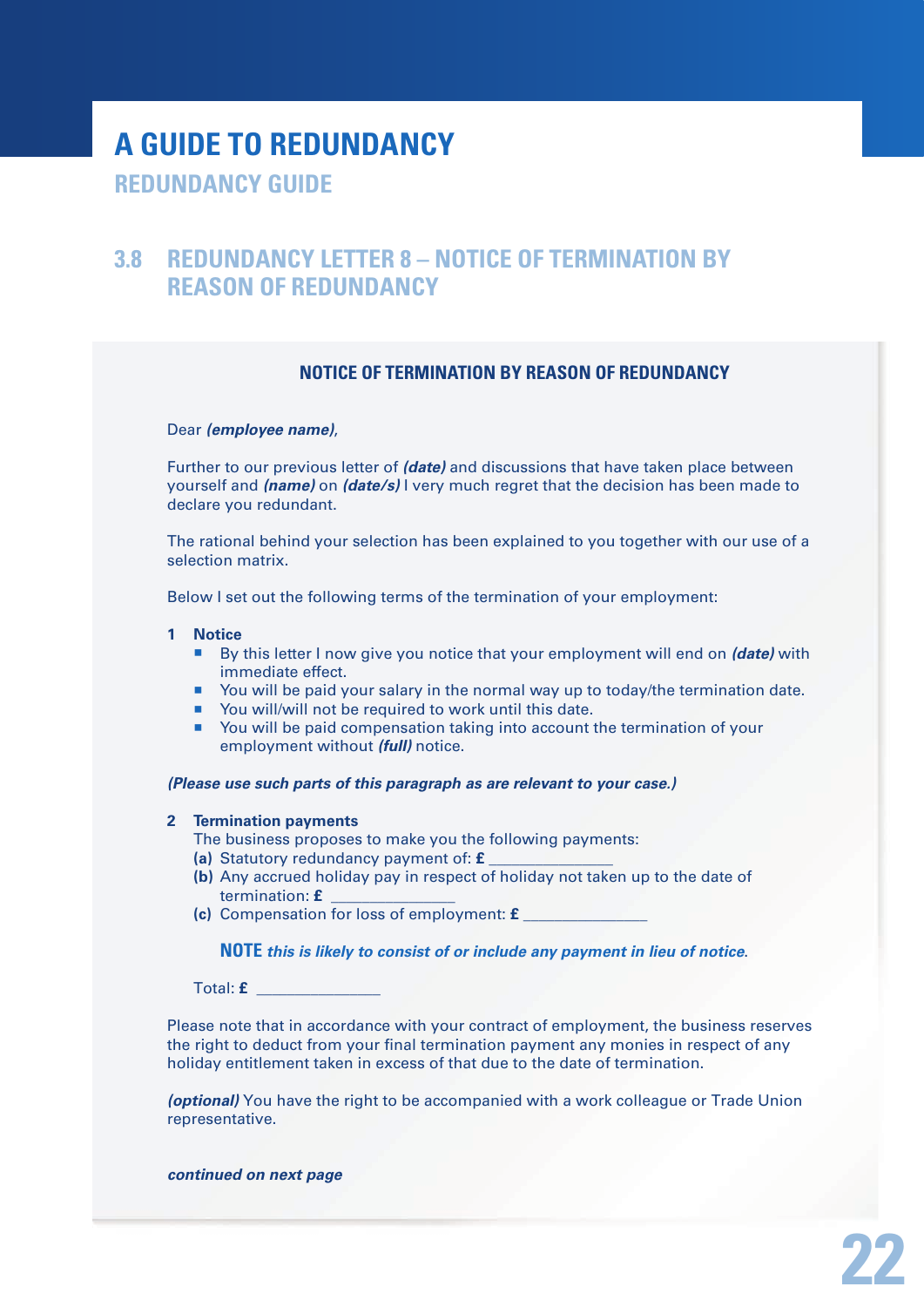## **a Guide to redundancy**

**redundancy guide**

### **3.8 Redundancy Letter 8 – NOTICE OF TERMINATION BY REASON OF REDUNDANCY (continued)**

#### **NOTICE OF TERMINATION BY REASON OF REDUNDANCY (continued)**

#### **3 Business car and property**

I would like to remind you that on your last day at work you will be required to return your *(use the following appropriate clauses relevant to your case) (business car and keys in a satisfactory condition in accordance with the terms of your contract)*, you must return all property in your possession, including any business keys, petrol cards, credit cards, equipment, documents, papers and correspondence.

#### **4 References**

If you are successful in obtaining other employment or if you require a reference in the future, a reference will be sent in the strictest confidence to your prospective employer or other appropriate person. Any request for a reference by such party should be made in writing to *(name of relevant person)*.

I regret the necessity of having to send you this letter and would like to thank you personally for your service during your time with the business. I wish you every success with your future employment.

You have the right of Appeal against this decision in writing to the *(name of relevant person)* within 5 days of the above date.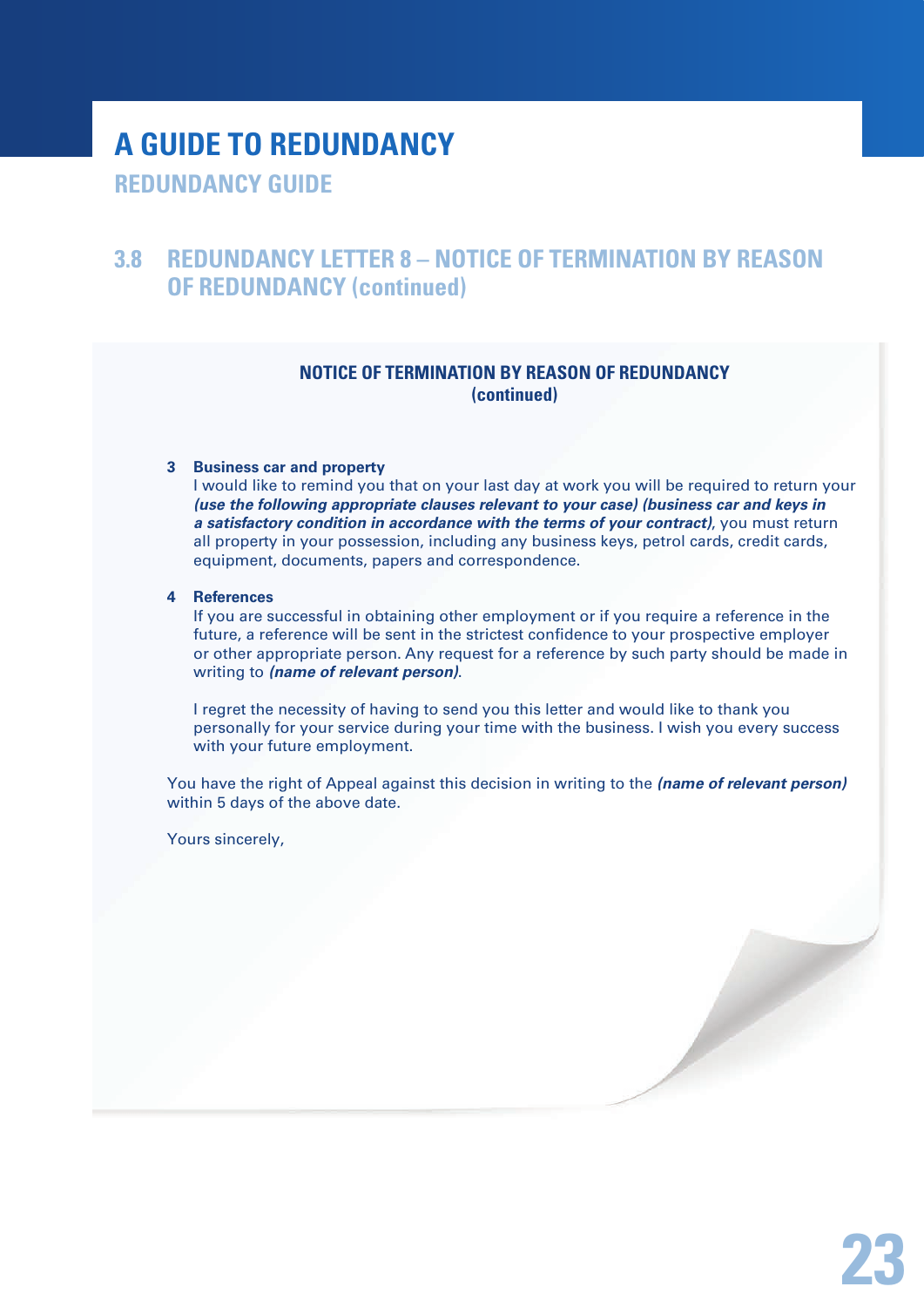### **3.9 Redundancy Letter 9 – invitation to an appeal hearing**

#### **invitation to an appeal hearing**

#### Dear *(employee name)*,

I refer to your letter of appeal of *(date)*.You are invited to attend an appeal hearing on *(date and time)* at *(venue)*. Please provide your written grounds of appeal and submit them to *(name of person hearing appeal)* at least 48 hours before the hearing takes place. At the meeting you will be asked to verbally submit your grounds of your appeal against your dismissal by way of redundancy. I/We will need to discuss these grounds and ask questions of you at the hearing. Your appeal will then be considered and an outcome to your appeal will be provided in writing within *(number of days)*.

You have the right to be accompanied at this meeting with a work colleague or a trade union representative.

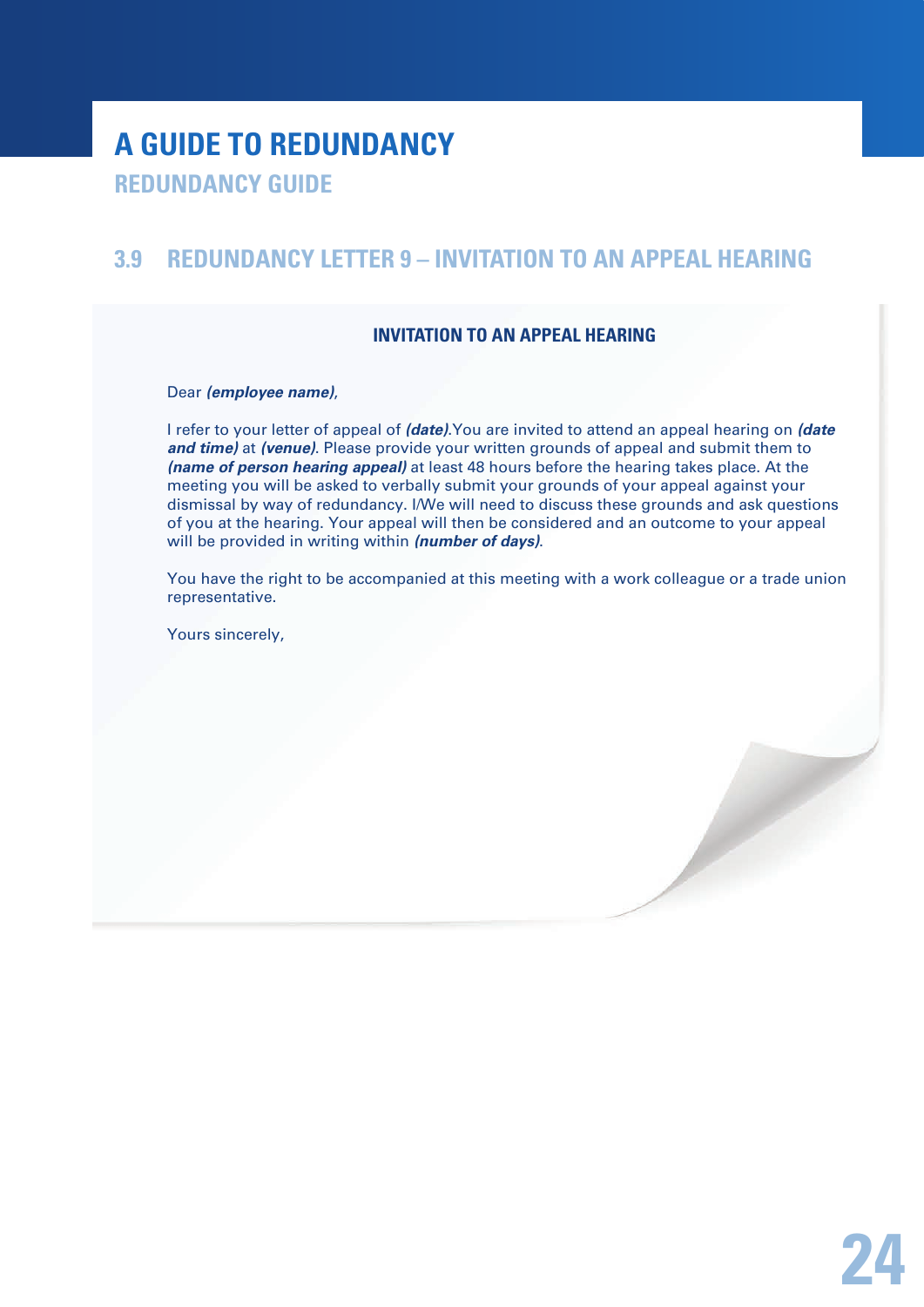### **3.10 Redundancy Letter 10 – Outcome of Appeal Hearing**

#### **Outcome of Appeal Hearing**

#### Dear *(employee name)*,

Following the Appeal Hearing that took place on *(date)* a decision has been reached. Your appeal has been successful and I/we consider that your role will not be made/ is not redundant. Your contract of employment will not terminate on *(date)* as previously stated and your employment will continue OR Please telephone me in order that we can discuss arrangements for your return to work which we expect to be on *(date)*.

#### *OR*

Your appeal against the termination of your employment by way of redundancy has been unsuccessful for the following reasons: